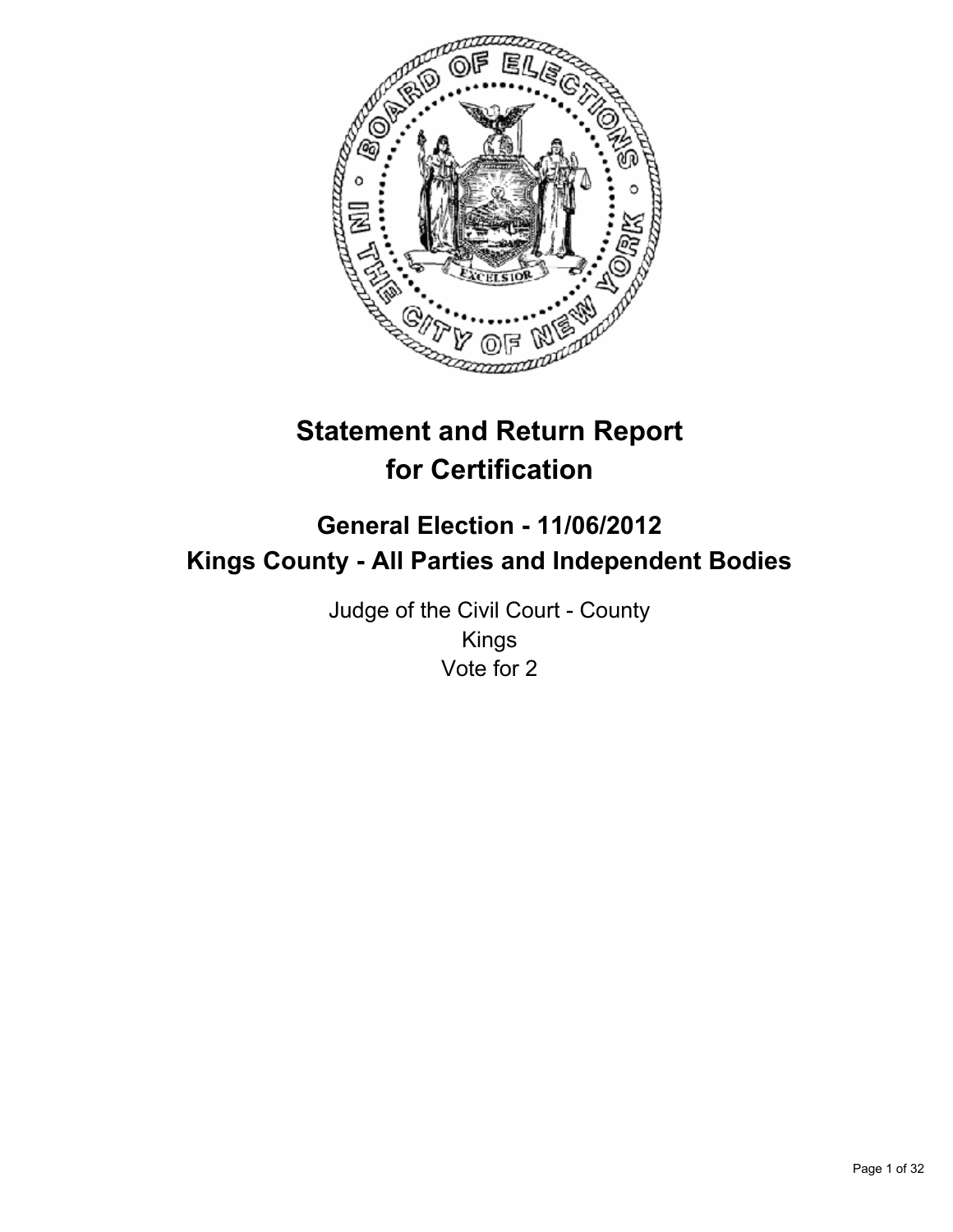

| <b>PUBLIC COUNTER</b>                                    | 32,836                  |
|----------------------------------------------------------|-------------------------|
| <b>EMERGENCY</b>                                         | 2                       |
| ABSENTEE/MILITARY                                        | 899                     |
| <b>FEDERAL</b>                                           | 346                     |
| <b>SPECIAL PRESIDENTIAL</b>                              | 0                       |
| AFFIDAVIT                                                | 3,207                   |
| <b>Total Ballots</b>                                     | 37,290                  |
| Less - Inapplicable Federal/Special Presidential Ballots | (346)                   |
| <b>Total Applicable Ballots</b>                          | 36,944                  |
| CRAIG S. WALKER (DEMOCRATIC)                             | 20,344                  |
| ROSS BRADY (REPUBLICAN)                                  | 7,917                   |
| ROSS BRADY (CONSERVATIVE)                                | 1,155                   |
| ROBIN S. GARSON (DEMOCRATIC)                             | 19,666                  |
| VINCENT F. MARTUSCIELLO (REPUBLICAN)                     | 7,567                   |
| VINCENT F. MARTUSCIELLO (CONSERVATIVE)                   | 1,134                   |
| ADREW CANDES (WRITE-IN)                                  | 1                       |
| ALEXANDER WEIS (WRITE-IN)                                | 1                       |
| ALTON H. MADDOX (WRITE-IN)                               | 1                       |
| ANTHONY MOTTOLA (WRITE-IN)                               | 1                       |
| CHEN TING CHAN (WRITE-IN)                                | 1                       |
| EDMOND LEW (WRITE-IN)                                    | $\overline{\mathbf{c}}$ |
| ERIK MAGNUS (WRITE-IN)                                   | 1                       |
| ITTA HARTMAN (WRITE-IN)                                  | 1                       |
| JAMES BARNES (WRITE-IN)                                  | 1                       |
| JEFFREY MACHNICK (WRITE-IN)                              | 1                       |
| JUDAD JEASSON (WRITE-IN)                                 | $\overline{c}$          |
| LEWIS FIDLER (WRITE-IN)                                  | $\overline{\mathbf{c}}$ |
| MARTY MARKOWITZ (WRITE-IN)                               | 1                       |
| MICHAEL HARRIS (WRITE-IN)                                | 1                       |
| MICHAEL KELSINSKY (WRITE-IN)                             | 2                       |
| NAFTOLI ROTENBERG (WRITE-IN)                             | 1                       |
| NICK DAKA (WRITE-IN)                                     | $\overline{2}$          |
| PETER FRANKLIN (WRITE-IN)                                | 1                       |
| RICHARD REISMAN (WRITE-IN)                               | 1                       |
| SAUL GOLD (WRITE-IN)                                     | 1                       |
| SAUL OFOEZYNKI (WRITE-IN)                                | $\overline{\mathbf{c}}$ |
| SHAYNA KEYS (WRITE-IN)                                   | 1                       |
| TOM LUBERTO (WRITE-IN)                                   | 1                       |
| UNATTRIBUTABLE WRITE-IN (WRITE-IN)                       | 8                       |
| WENDY WAI LING FUNG (WRITE-IN)                           | 1                       |
| YITZCHAK GOTTLIEB (WRITE-IN)                             | 1                       |
| <b>Total Votes</b>                                       | 57,822                  |
| Unrecorded                                               | 16,066                  |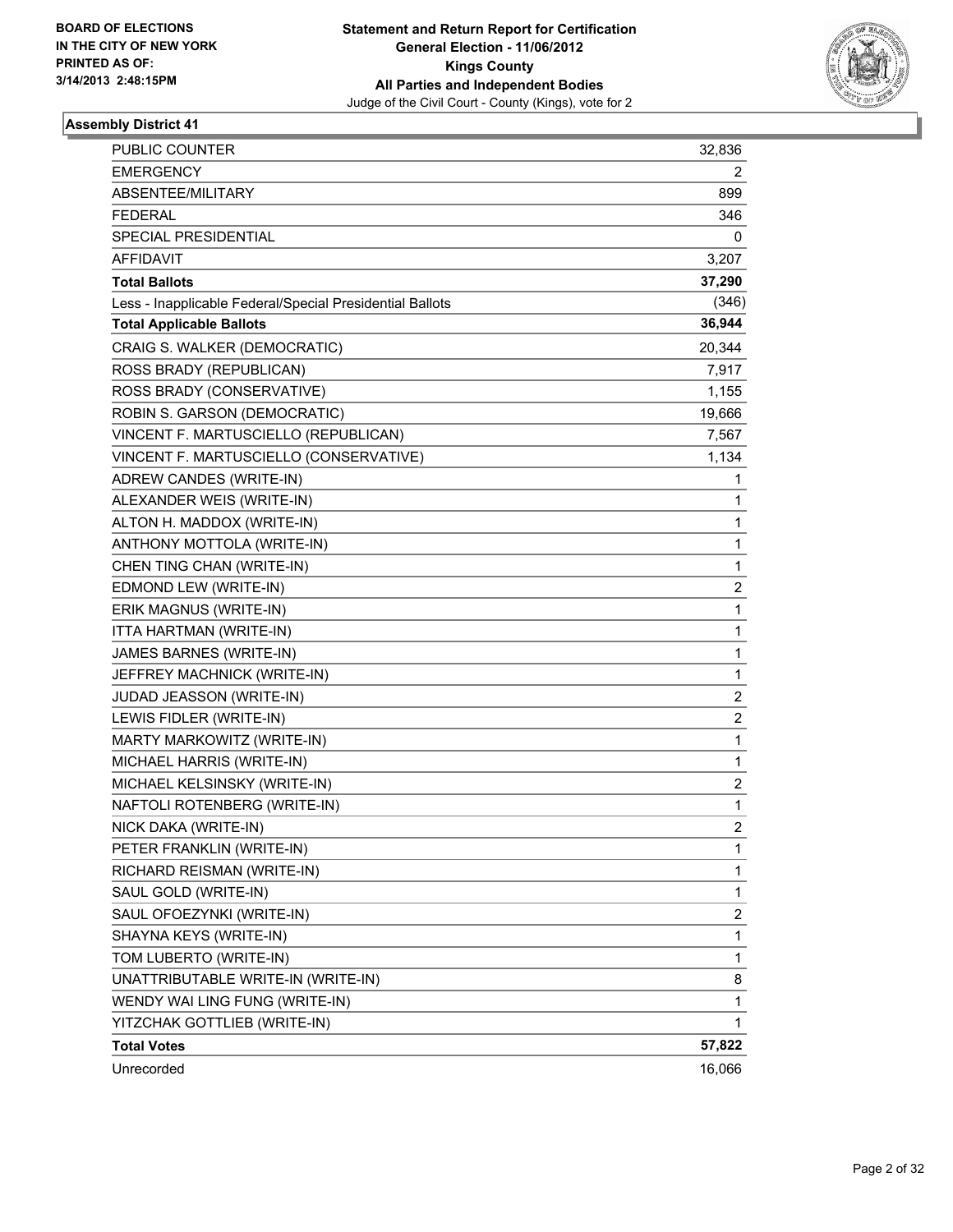

| PUBLIC COUNTER                                           | 32,019                  |
|----------------------------------------------------------|-------------------------|
| <b>EMERGENCY</b>                                         | 2                       |
| ABSENTEE/MILITARY                                        | 826                     |
| <b>FEDERAL</b>                                           | 402                     |
| SPECIAL PRESIDENTIAL                                     | 0                       |
| <b>AFFIDAVIT</b>                                         | 4,275                   |
| <b>Total Ballots</b>                                     | 37,524                  |
| Less - Inapplicable Federal/Special Presidential Ballots | (402)                   |
| <b>Total Applicable Ballots</b>                          | 37,122                  |
| CRAIG S. WALKER (DEMOCRATIC)                             | 27,876                  |
| ROSS BRADY (REPUBLICAN)                                  | 2,109                   |
| ROSS BRADY (CONSERVATIVE)                                | 486                     |
| ROBIN S. GARSON (DEMOCRATIC)                             | 27,074                  |
| VINCENT F. MARTUSCIELLO (REPUBLICAN)                     | 1,956                   |
| VINCENT F. MARTUSCIELLO (CONSERVATIVE)                   | 442                     |
| ANDREW KRISEL (WRITE-IN)                                 | $\overline{\mathbf{c}}$ |
| CARRIE VAGHN (WRITE-IN)                                  | $\overline{\mathbf{c}}$ |
| CHERRYL GONZALEZ (WRITE-IN)                              | $\overline{c}$          |
| ELLEN DEGENERES (WRITE-IN)                               | $\mathbf{1}$            |
| <b>GEORGE PATAKI (WRITE-IN)</b>                          | $\mathbf{1}$            |
| GEORGE W. BUSH (WRITE-IN)                                | $\mathbf 1$             |
| LIZETTE COLON (WRITE-IN)                                 | $\overline{c}$          |
| NEIL DEGRASSE TYSON (WRITE-IN)                           | $\mathbf{1}$            |
| OLIVIE SCHMEL ROSENBAUM (WRITE-IN)                       | $\mathbf{1}$            |
| POODLES MCGEE (WRITE-IN)                                 | $\overline{c}$          |
| RICHARD MICAWICZ (WRITE-IN)                              | $\mathbf{1}$            |
| RIKKY KOWEN (WRITE-IN)                                   | $\mathbf{1}$            |
| ROBERT F. ELLIOTT (WRITE-IN)                             | $\mathbf{1}$            |
| STEVEN MOSTFSKY (WRITE-IN)                               | $\mathbf{1}$            |
| UNATTRIBUTABLE WRITE-IN (WRITE-IN)                       | 12                      |
| VICENT VILLANO (WRITE-IN)                                | 2                       |
| <b>Total Votes</b>                                       | 59,976                  |
| Unrecorded                                               | 14,268                  |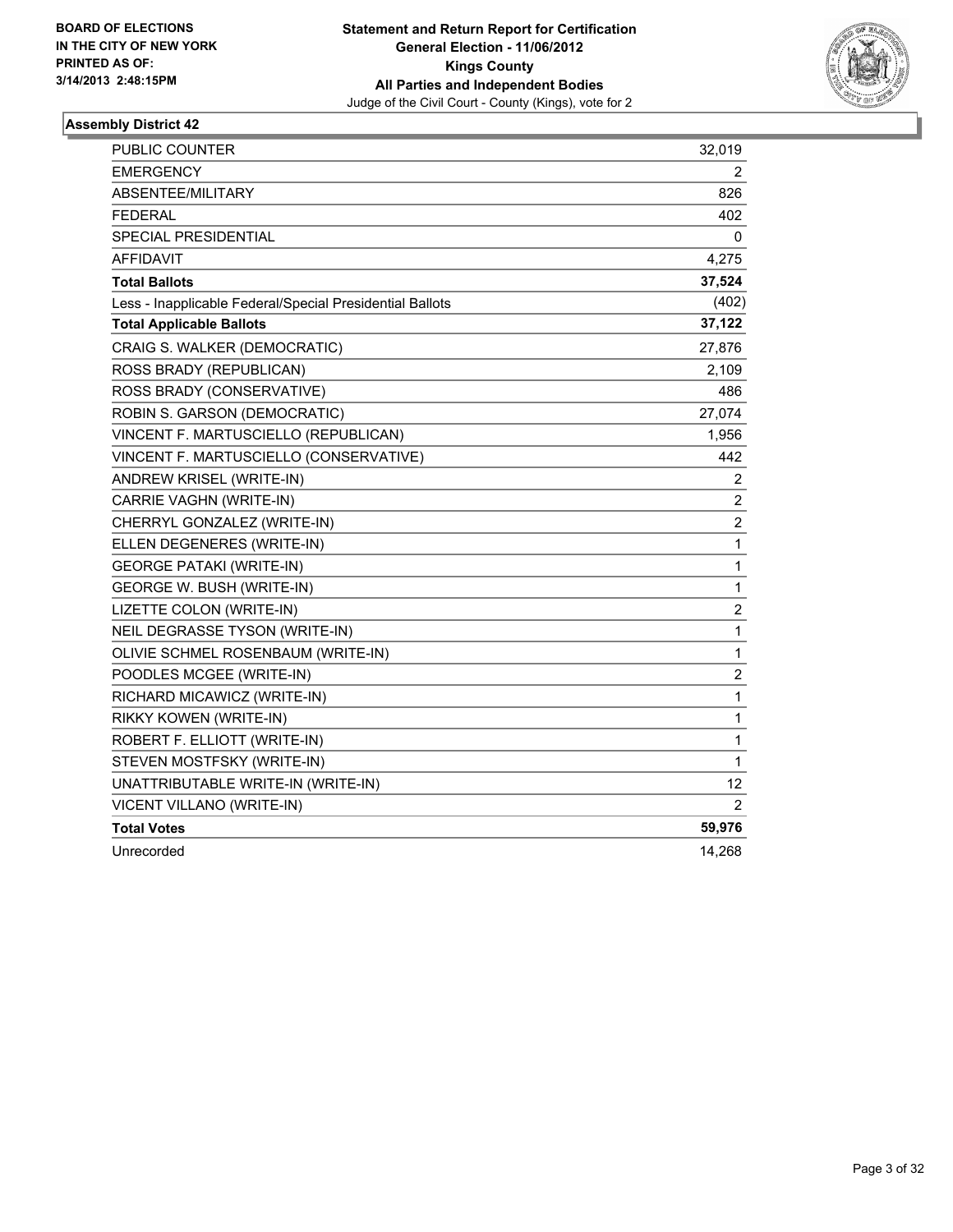

| <b>PUBLIC COUNTER</b>                                    | 35,164         |
|----------------------------------------------------------|----------------|
| <b>EMERGENCY</b>                                         | 0              |
| ABSENTEE/MILITARY                                        | 1,049          |
| <b>FFDFRAI</b>                                           | 285            |
| <b>SPECIAL PRESIDENTIAL</b>                              | $\Omega$       |
| <b>AFFIDAVIT</b>                                         | 4,404          |
| <b>Total Ballots</b>                                     | 40,902         |
| Less - Inapplicable Federal/Special Presidential Ballots | (285)          |
| <b>Total Applicable Ballots</b>                          | 40,617         |
| CRAIG S. WALKER (DEMOCRATIC)                             | 32,348         |
| ROSS BRADY (REPUBLICAN)                                  | 1,542          |
| ROSS BRADY (CONSERVATIVE)                                | 513            |
| ROBIN S. GARSON (DEMOCRATIC)                             | 31,481         |
| VINCENT F. MARTUSCIELLO (REPUBLICAN)                     | 1,411          |
| VINCENT F. MARTUSCIELLO (CONSERVATIVE)                   | 482            |
| AMY GOODMAN (WRITE-IN)                                   | 1              |
| LEONARD PETTIER (WRITE-IN)                               | 1              |
| MAX WOLF (WRITE-IN)                                      | $\overline{2}$ |
| RACPIT NADER (WRITE-IN)                                  | 1              |
| SHLOMO MOSTOFSKY (WRITE-IN)                              | 1              |
| SIMONE LEVINE (WRITE-IN)                                 | 1              |
| STEVEN MOSTOFSKY (WRITE-IN)                              | 1              |
| UNATTRIBUTABLE WRITE-IN (WRITE-IN)                       | 8              |
| <b>Total Votes</b>                                       | 67,793         |
| Unrecorded                                               | 13.441         |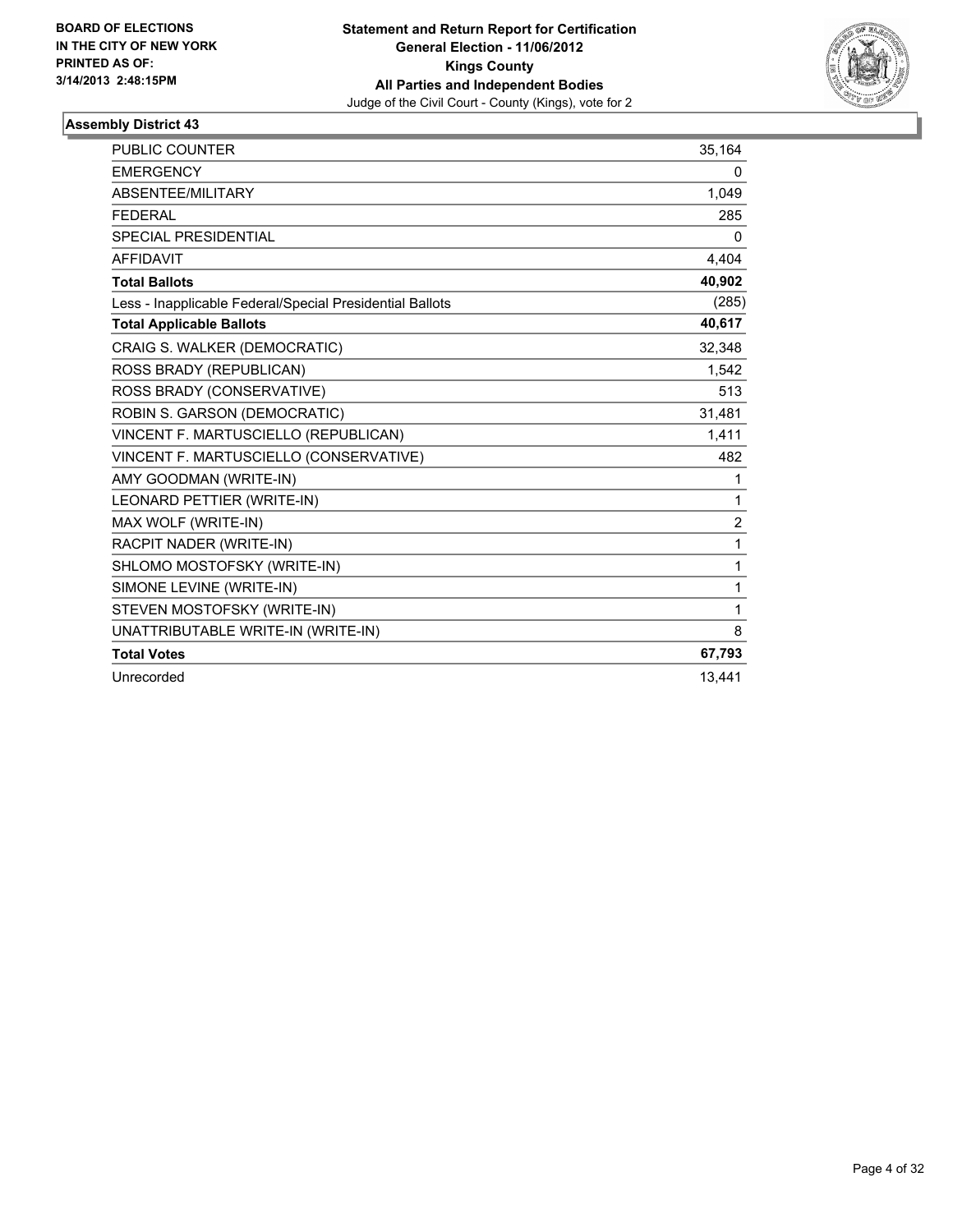

| PUBLIC COUNTER                                           | 34,379       |
|----------------------------------------------------------|--------------|
| <b>EMERGENCY</b>                                         | 190          |
| ABSENTEE/MILITARY                                        | 1,140        |
| <b>FEDERAL</b>                                           | 564          |
| SPECIAL PRESIDENTIAL                                     | 0            |
| AFFIDAVIT                                                | 3,108        |
| <b>Total Ballots</b>                                     | 39,381       |
| Less - Inapplicable Federal/Special Presidential Ballots | (564)        |
| <b>Total Applicable Ballots</b>                          | 38,817       |
| CRAIG S. WALKER (DEMOCRATIC)                             | 25,039       |
| ROSS BRADY (REPUBLICAN)                                  | 4,902        |
| ROSS BRADY (CONSERVATIVE)                                | 1,210        |
| ROBIN S. GARSON (DEMOCRATIC)                             | 24,448       |
| VINCENT F. MARTUSCIELLO (REPUBLICAN)                     | 4,631        |
| VINCENT F. MARTUSCIELLO (CONSERVATIVE)                   | 1,185        |
| AARON HERMAN (WRITE-IN)                                  | 1            |
| <b>BENJAMIN FRIED (WRITE-IN)</b>                         | 1            |
| BETI VELLER (WRITE-IN)                                   | 2            |
| CAB CALLOWAY (WRITE-IN)                                  | 1            |
| CHAIM SUMNER (WRITE-IN)                                  | 1            |
| CHERYL A. EARLAND (WRITE-IN)                             | 1            |
| DANGER BUNNY (WRITE-IN)                                  | 1            |
| DENNIS JONES (WRITE-IN)                                  | 1            |
| DEYNA LEVINE (WRITE-IN)                                  | 1            |
| EFRAIM LIPSCHUTZ (WRITE-IN)                              | 1            |
| ELEANOR ROOSERVELT (WRITE-IN)                            | $\mathbf 1$  |
| ELIZABETH KILSTEN (WRITE-IN)                             | 1            |
| ELLIOT MESS (WRITE-IN)                                   | 1            |
| <b>GEORGE MILLER (WRITE-IN)</b>                          | 1            |
| <b>GRAIG KUNICAH (WRITE-IN)</b>                          | 1            |
| JACK KAPLAN (WRITE-IN)                                   | 2            |
| JEFFREY LEE (WRITE-IN)                                   | 1            |
| JESUS PENA (WRITE-IN)                                    | 1            |
| JOAN JETT (WRITE-IN)                                     | $\mathbf 1$  |
| JON STEWAA (WRITE-IN)                                    | 2            |
| JOSHUA SUMNER (WRITE-IN)                                 | 1            |
| <b>JUSTIN BEIBER (WRITE-IN)</b>                          | 1            |
| LARA GENOVESI (WRITE-IN)                                 | 1            |
| LAURA GRAY (WRITE-IN)                                    | 1            |
| LAWRENCE M. STERN (WRITE-IN)                             | 1            |
| MERCEDES LAND (WRITE-IN)                                 | 1            |
| NATHAN GRAY (WRITE-IN)                                   | 1            |
| NATHAN TRAVS (WRITE-IN)                                  | 1            |
| ORARO MUNROE (WRITE-IN)                                  | 1            |
| RALPH PERFETTO (WRITE-IN)                                | 1            |
| RICHARD MONTELENNE (WRITE-IN)                            | $\mathbf{1}$ |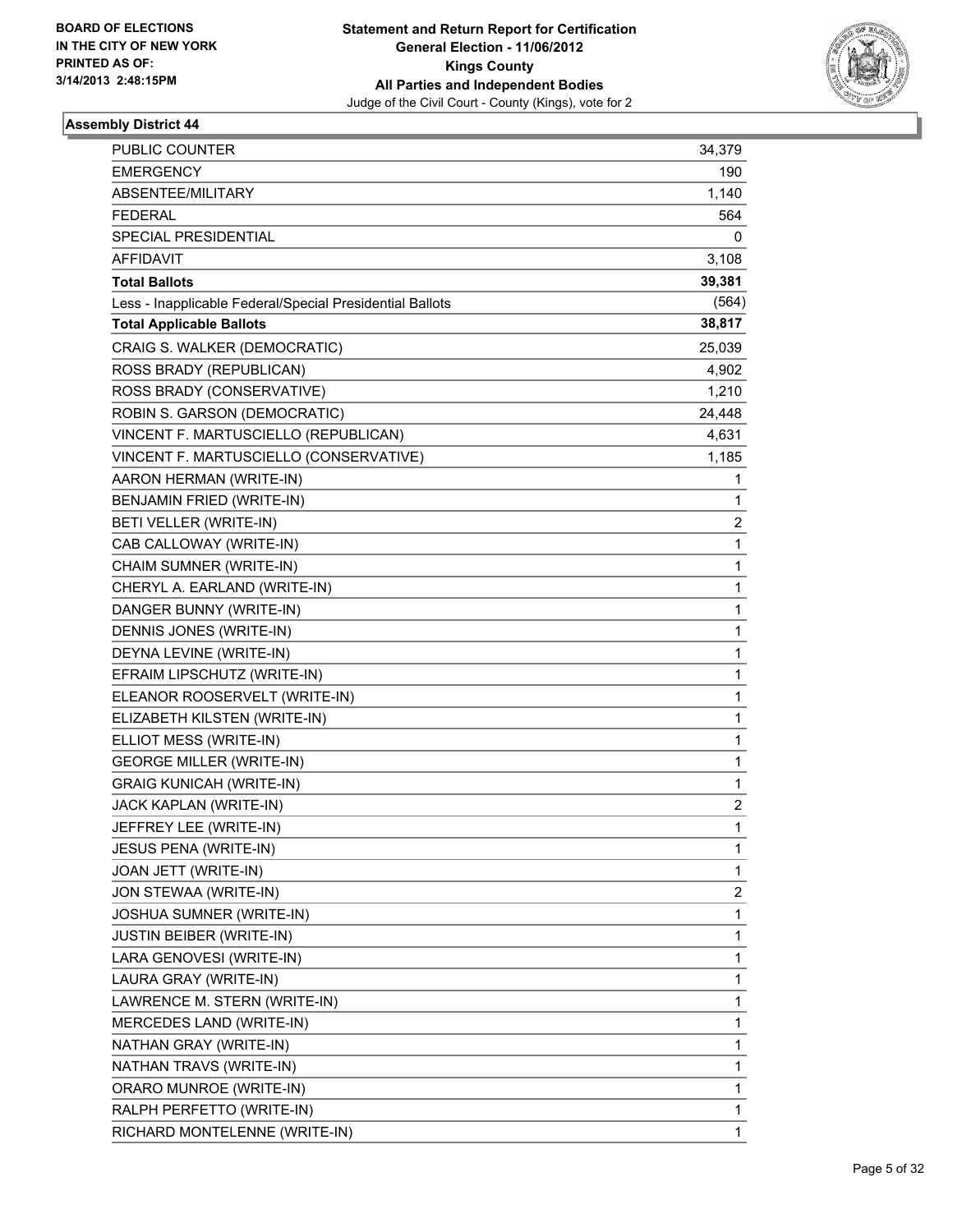

| RONALD CHENG (WRITE-IN)            |        |
|------------------------------------|--------|
| SAVITSKY JOSEPH (WRITE-IN)         |        |
| SIFYA APICKER (WRITE-IN)           |        |
| TED COTTER (WRITE-IN)              |        |
| THURGOOD MARSHALL (WRITE-IN)       |        |
| UNATTRIBUTABLE WRITE-IN (WRITE-IN) | 26     |
| <b>VERLINA JAMES (WRITE-IN)</b>    |        |
| <b>Total Votes</b>                 | 61,481 |
| Unrecorded                         | 16.153 |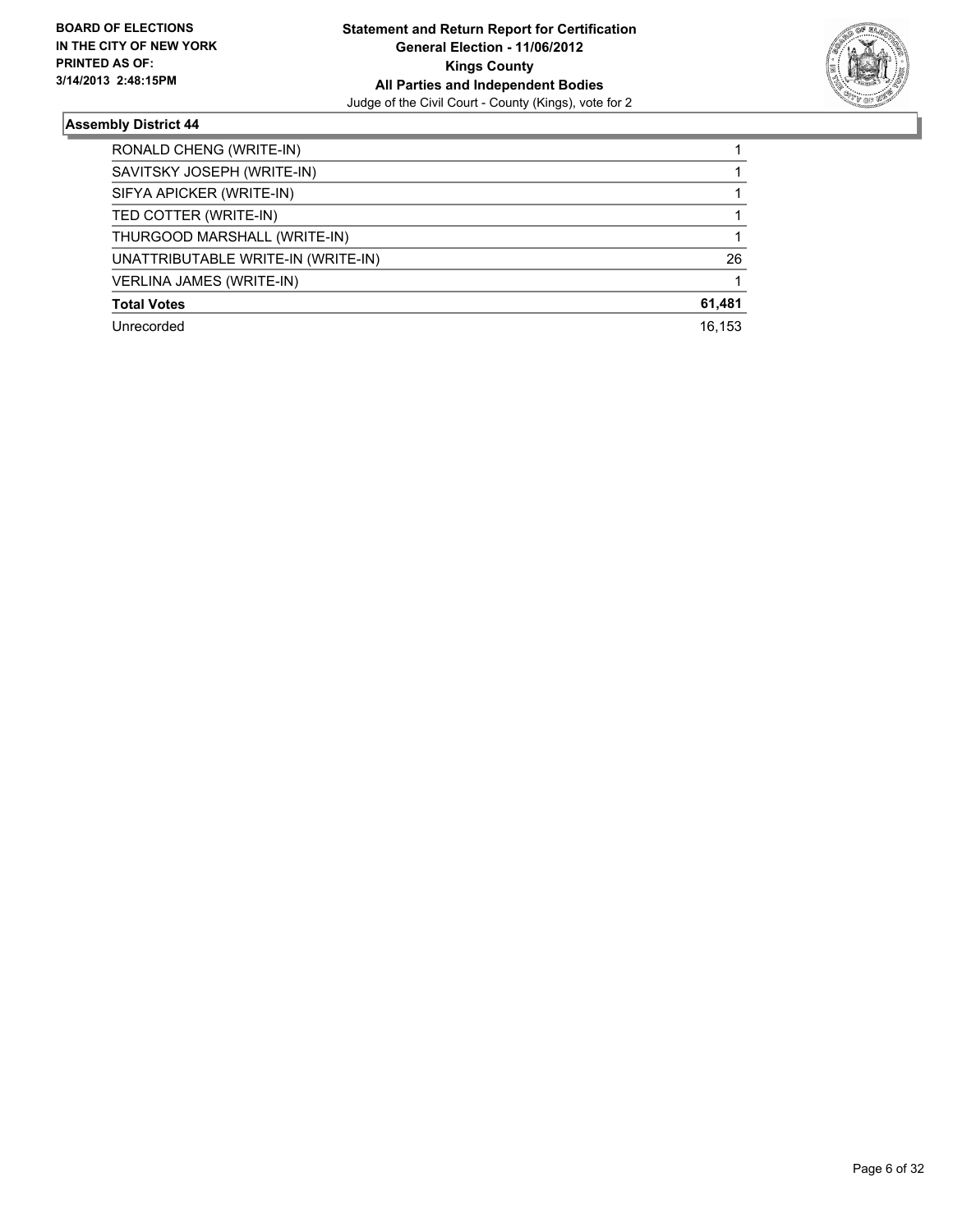

| PUBLIC COUNTER                                           | 21,301           |
|----------------------------------------------------------|------------------|
| <b>EMERGENCY</b>                                         | 5                |
| <b>ABSENTEE/MILITARY</b>                                 | 693              |
| <b>FEDERAL</b>                                           | 314              |
| SPECIAL PRESIDENTIAL                                     | 1                |
| AFFIDAVIT                                                | 2,741            |
| <b>Total Ballots</b>                                     | 25,055           |
| Less - Inapplicable Federal/Special Presidential Ballots | (315)            |
| <b>Total Applicable Ballots</b>                          | 24,740           |
| CRAIG S. WALKER (DEMOCRATIC)                             | 8,405            |
| ROSS BRADY (REPUBLICAN)                                  | 8,582            |
| ROSS BRADY (CONSERVATIVE)                                | 997              |
| ROBIN S. GARSON (DEMOCRATIC)                             | 8,030            |
| VINCENT F. MARTUSCIELLO (REPUBLICAN)                     | 8,086            |
| VINCENT F. MARTUSCIELLO (CONSERVATIVE)                   | 960              |
| ALAN MARROS (WRITE-IN)                                   | 2                |
| CHAYA S. KRANCZER (WRITE-IN)                             | 1                |
| DENISE MORIARTY (WRITE-IN)                               | 1                |
| DOV HIKIND (WRITE-IN)                                    | 1                |
| ED KOCH (WRITE-IN)                                       | 1                |
| HELEN WEINSTEIN (WRITE-IN)                               | 2                |
| HENYA DACHS (WRITE-IN)                                   | 1                |
| JIMMY GOOIWEDRAL (WRITE-IN)                              | $\boldsymbol{2}$ |
| KAREN CZISIER (WRITE-IN)                                 | 1                |
| MIKE WARREN (WRITE-IN)                                   | 1                |
| RHODA JACOBS (WRITE-IN)                                  | 1                |
| RHONDA JONES (WRITE-IN)                                  | 1                |
| RON PAUL (WRITE-IN)                                      | $\boldsymbol{2}$ |
| SIMCHA FELDER (WRITE-IN)                                 | 2                |
| STARS MOSKOWTZ (WRITE-IN)                                | 1                |
| STEVE MOSTOFSKY (WRITE-IN)                               | 1                |
| STEVEN CASTANAIA JR. (WRITE-IN)                          | 1                |
| STEVEN MOSTOFSKY (WRITE-IN)                              | 1                |
| UNATTRIBUTABLE WRITE-IN (WRITE-IN)                       | 20               |
| YISROEL KRANCZER (WRITE-IN)                              | 1                |
| <b>Total Votes</b>                                       | 35,104           |
| Unrecorded                                               | 14,376           |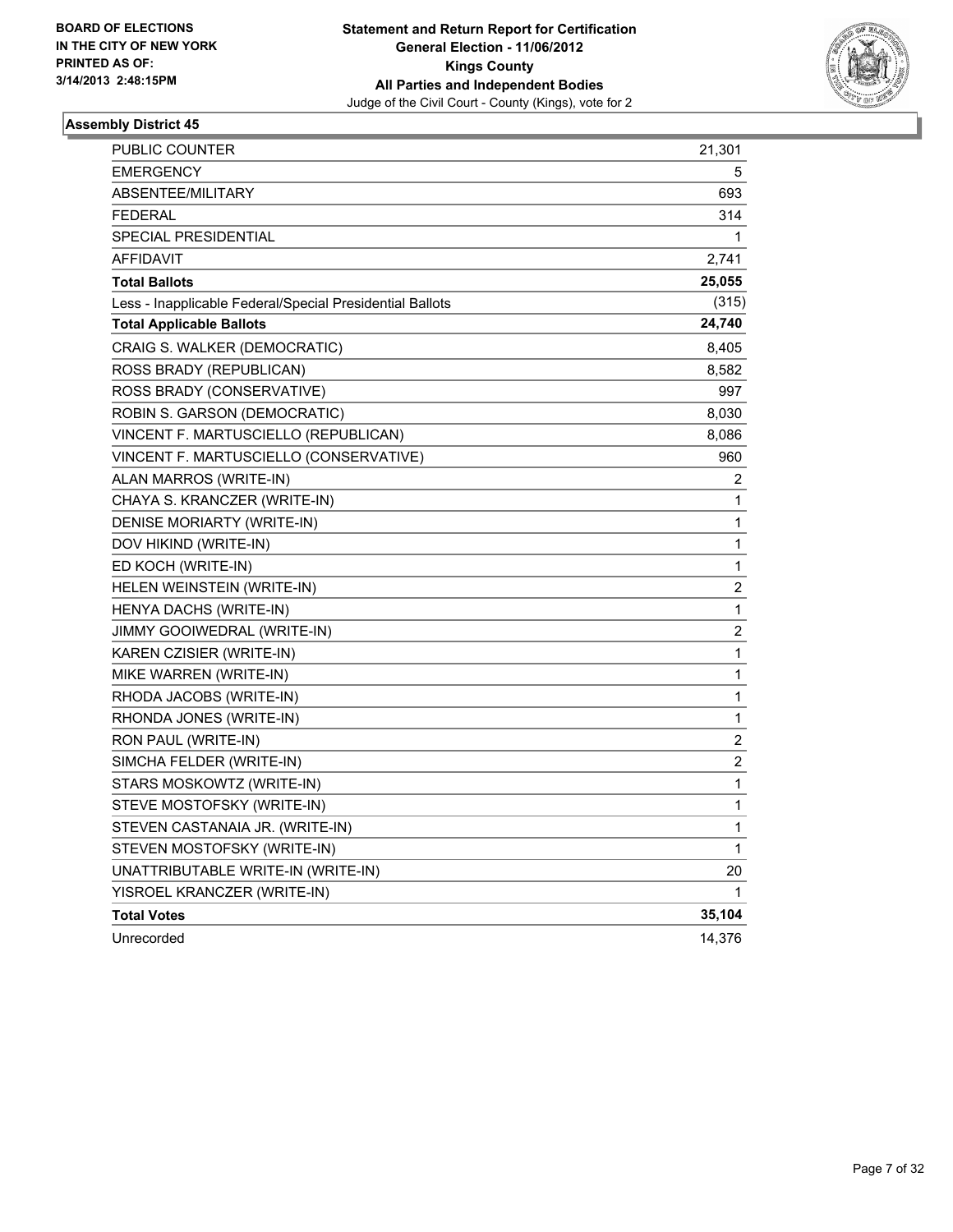

| <b>PUBLIC COUNTER</b>                                    | 25,226       |
|----------------------------------------------------------|--------------|
| <b>EMERGENCY</b>                                         | 1            |
| <b>ABSENTEE/MILITARY</b>                                 | 960          |
| <b>FEDERAL</b>                                           | 202          |
| <b>SPECIAL PRESIDENTIAL</b>                              | 0            |
| <b>AFFIDAVIT</b>                                         | 6,419        |
| <b>Total Ballots</b>                                     | 32,808       |
| Less - Inapplicable Federal/Special Presidential Ballots | (202)        |
| <b>Total Applicable Ballots</b>                          | 32,606       |
| CRAIG S. WALKER (DEMOCRATIC)                             | 14,339       |
| ROSS BRADY (REPUBLICAN)                                  | 8,660        |
| ROSS BRADY (CONSERVATIVE)                                | 1,307        |
| ROBIN S. GARSON (DEMOCRATIC)                             | 13,510       |
| VINCENT F. MARTUSCIELLO (REPUBLICAN)                     | 8,717        |
| VINCENT F. MARTUSCIELLO (CONSERVATIVE)                   | 1,306        |
| ALEXIS A. ASCHER (WRITE-IN)                              | 4            |
| BRAD KOVANAGH (WRITE-IN)                                 | 1            |
| JOANNE SEMINARA (WRITE-IN)                               | 1            |
| <b>JULIA FRIL (WRITE-IN)</b>                             | $\mathbf{1}$ |
| LIZETTE COLON (WRITE-IN)                                 | 3            |
| THERESA M. CICCOTTO (WRITE-IN)                           | 3            |
| UNATTRIBUTABLE WRITE-IN (WRITE-IN)                       | 12           |
| <b>Total Votes</b>                                       | 47,864       |
| Unrecorded                                               | 17,348       |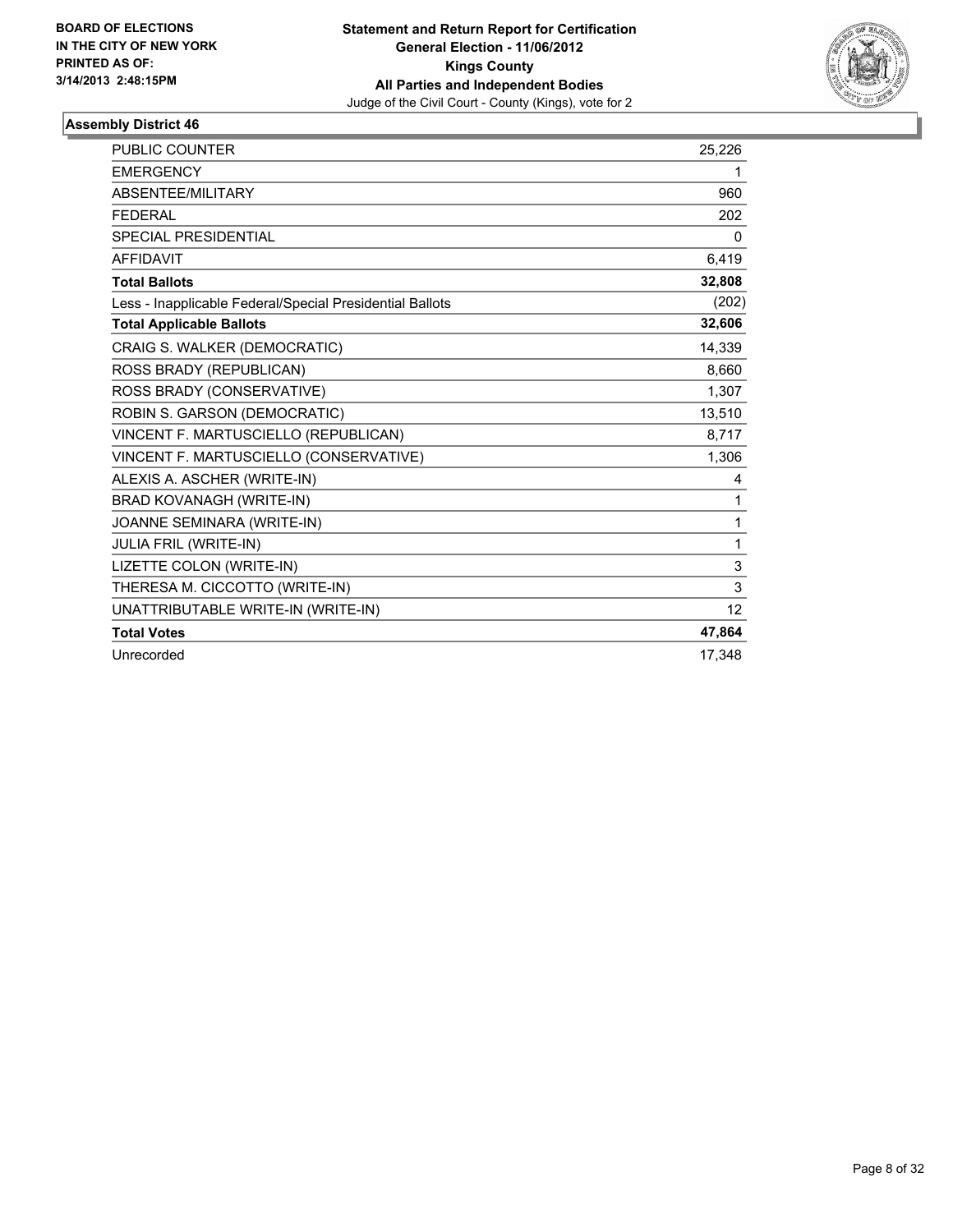

| <b>PUBLIC COUNTER</b>                                    | 19,990         |
|----------------------------------------------------------|----------------|
| <b>EMERGENCY</b>                                         | 8              |
| ABSENTEE/MILITARY                                        | 656            |
| <b>FEDERAL</b>                                           | 123            |
| <b>SPECIAL PRESIDENTIAL</b>                              | 0              |
| <b>AFFIDAVIT</b>                                         | 1,821          |
| <b>Total Ballots</b>                                     | 22,598         |
| Less - Inapplicable Federal/Special Presidential Ballots | (123)          |
| <b>Total Applicable Ballots</b>                          | 22,475         |
| CRAIG S. WALKER (DEMOCRATIC)                             | 9,620          |
| ROSS BRADY (REPUBLICAN)                                  | 5,845          |
| ROSS BRADY (CONSERVATIVE)                                | 785            |
| ROBIN S. GARSON (DEMOCRATIC)                             | 8,935          |
| VINCENT F. MARTUSCIELLO (REPUBLICAN)                     | 6,118          |
| VINCENT F. MARTUSCIELLO (CONSERVATIVE)                   | 842            |
| ANTONIETTA FUCCIO (WRITE-IN)                             | 1              |
| DAN BONANNO (WRITE-IN)                                   | $\overline{2}$ |
| ED D'ANGELO (WRITE-IN)                                   | 1              |
| ILYA KOYFMAN (WRITE-IN)                                  | 1              |
| JOSEPH EVENSEN (WRITE-IN)                                | 1              |
| MIKAHAD SHEYNKA (WRITE-IN)                               | 1              |
| TIA GUINESS (WRITE-IN)                                   | 1              |
| TONY LEW (WRITE-IN)                                      | 1              |
| UNATTRIBUTABLE WRITE-IN (WRITE-IN)                       | 22             |
| VIKTAN MOSKALOV (WRITE-IN)                               | 2              |
| <b>Total Votes</b>                                       | 32,178         |
| Unrecorded                                               | 12,772         |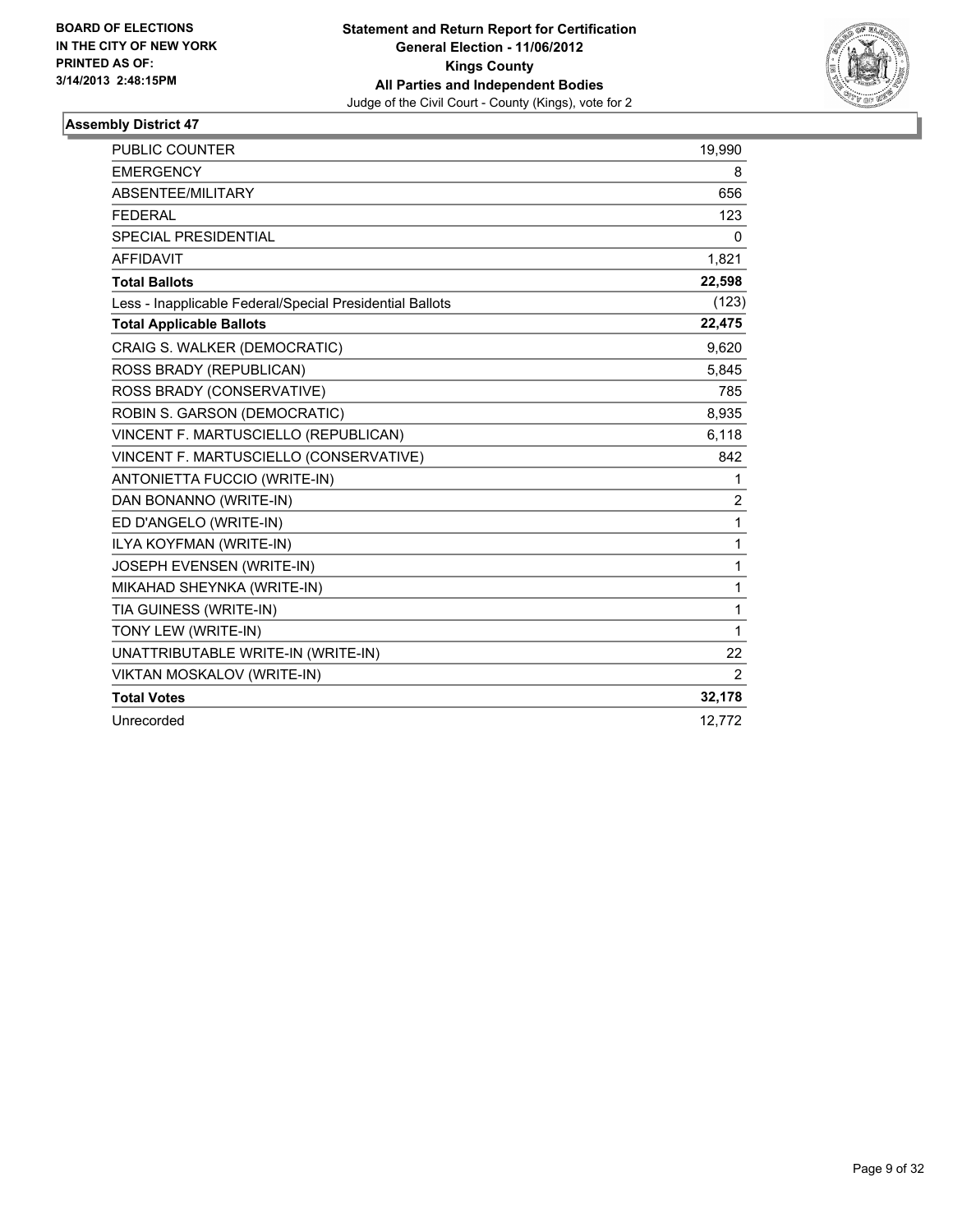

| PUBLIC COUNTER                                           | 23,987         |
|----------------------------------------------------------|----------------|
| <b>EMERGENCY</b>                                         | 42             |
| ABSENTEE/MILITARY                                        | 544            |
| <b>FEDERAL</b>                                           | 924            |
| SPECIAL PRESIDENTIAL                                     | 0              |
| AFFIDAVIT                                                | 1,482          |
| <b>Total Ballots</b>                                     | 26,979         |
| Less - Inapplicable Federal/Special Presidential Ballots | (924)          |
| <b>Total Applicable Ballots</b>                          | 26,055         |
| CRAIG S. WALKER (DEMOCRATIC)                             | 6,544          |
| ROSS BRADY (REPUBLICAN)                                  | 9,101          |
| ROSS BRADY (CONSERVATIVE)                                | 1,685          |
| ROBIN S. GARSON (DEMOCRATIC)                             | 6,288          |
| VINCENT F. MARTUSCIELLO (REPUBLICAN)                     | 8,315          |
| VINCENT F. MARTUSCIELLO (CONSERVATIVE)                   | 1,615          |
| ABRAHAM MORGEN STERN (WRITE-IN)                          | 1              |
| ABRAHAM TISCHLER (WRITE-IN)                              | 1              |
| AORDECY GRIMBLER (WRITE-IN)                              | 1              |
| ARON GRAVS (WRITE-IN)                                    | 1              |
| BEAZH HACBERTAN (WRITE-IN)                               | 1              |
| CHARLIE FINKELSTEIN (WRITE-IN)                           | 1              |
| DAVE CHAPELLE (WRITE-IN)                                 | 1              |
| DAVID SHMIT (WRITE-IN)                                   | 1              |
| DIN TORAN (WRITE-IN)                                     | 2              |
| IAN D. GIRSHEK (WRITE-IN)                                | 1              |
| JEFFREY EDELMAN (WRITE-IN)                               | 1              |
| JONATHAN HAYIER (WRITE-IN)                               | 2              |
| MELKA NESS (WRITE-IN)                                    | 1              |
| MENAHEN GAFINER (WRITE-IN)                               | 1              |
| MOSCHE HOROWITZ (WRITE-IN)                               | 1              |
| MOSHE HERZOG (WRITE-IN)                                  | 1              |
| MOSHE RUSSAK (WRITE-IN)                                  | 1              |
| PAUL JENSEN (WRITE-IN)                                   | $\overline{c}$ |
| SHIMON MILLER (WRITE-IN)                                 | 1              |
| SHLOMO MILWORM (WRITE-IN)                                | 1              |
| SHLOMO NESS (WRITE-IN)                                   | 1              |
| SHOLMOA DOLK (WRITE-IN)                                  | 1              |
| STEVEN MOSTOBLY (WRITE-IN)                               | 1              |
| THERESA M. CICCOTTO (WRITE-IN)                           | 1              |
| TZIPPY NEIMAN (WRITE-IN)                                 | 1              |
| UNATTRIBUTABLE WRITE-IN (WRITE-IN)                       | 24             |
| VADE SHUETZ (WRITE-IN)                                   | 1              |
| ZEVABRONO WITZ (WRITE-IN)                                | 1              |
| <b>Total Votes</b>                                       | 33,602         |
| Unrecorded                                               | 18,508         |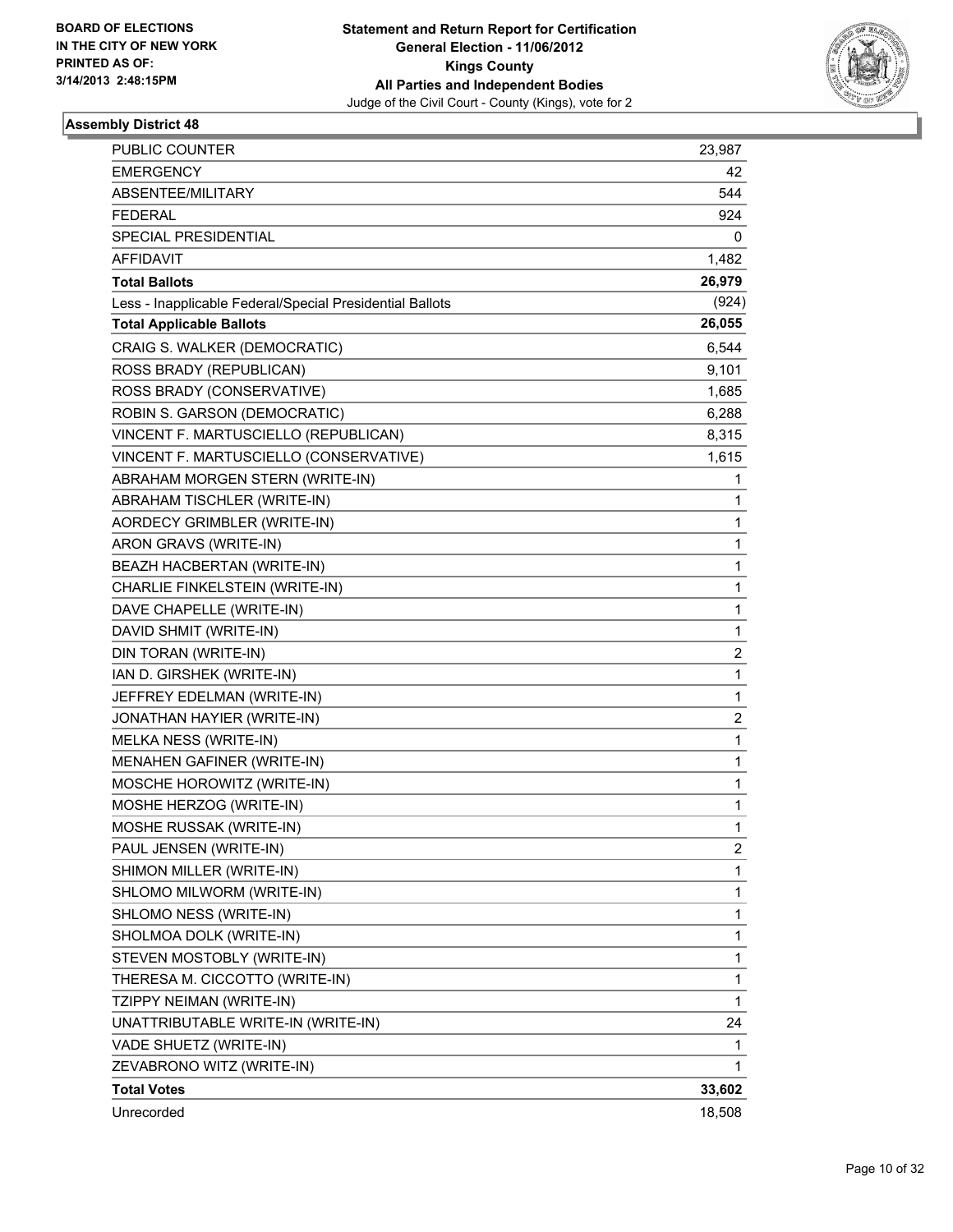

| PUBLIC COUNTER                                           | 15,514         |
|----------------------------------------------------------|----------------|
| EMERGENCY                                                | 4              |
| <b>ABSENTEE/MILITARY</b>                                 | 395            |
| <b>FEDERAL</b>                                           | 104            |
| SPECIAL PRESIDENTIAL                                     | 0              |
| <b>AFFIDAVIT</b>                                         | 1,551          |
| <b>Total Ballots</b>                                     | 17,568         |
| Less - Inapplicable Federal/Special Presidential Ballots | (104)          |
| <b>Total Applicable Ballots</b>                          | 17,464         |
| CRAIG S. WALKER (DEMOCRATIC)                             | 7,898          |
| ROSS BRADY (REPUBLICAN)                                  | 3,885          |
| ROSS BRADY (CONSERVATIVE)                                | 722            |
| ROBIN S. GARSON (DEMOCRATIC)                             | 7,268          |
| VINCENT F. MARTUSCIELLO (REPUBLICAN)                     | 4,307          |
| VINCENT F. MARTUSCIELLO (CONSERVATIVE)                   | 775            |
| DENNIS A. CARBONE (WRITE-IN)                             | 2              |
| ELIZABETH L. CARBONE (WRITE-IN)                          | $\mathbf{1}$   |
| ERIN DARIE (WRITE-IN)                                    | $\mathbf{1}$   |
| GOELEN SCOTT HODLETT (WRITE-IN)                          | $\mathbf{1}$   |
| JOHN BALLIRO (WRITE-IN)                                  | $\mathbf{1}$   |
| LARRY HOWARD (WRITE-IN)                                  | $\mathbf{1}$   |
| MARY CORSO (WRITE-IN)                                    | 3              |
| MICHAEL A. MAZZEO (WRITE-IN)                             | $\mathbf{1}$   |
| MOE HOWARD (WRITE-IN)                                    | $\mathbf{1}$   |
| REBECCA GIORDANO (WRITE-IN)                              | 1              |
| STEPHEN GIORDANO (WRITE-IN)                              | 1              |
| THERESA M. CICCOTTO (WRITE-IN)                           | $\mathbf{1}$   |
| UNATTRIBUTABLE WRITE-IN (WRITE-IN)                       | 8              |
| VULLNET VELIU (WRITE-IN)                                 | $\overline{c}$ |
| YADIRA ELENN GARCIA (WRITE-IN)                           | $\mathbf 1$    |
| <b>Total Votes</b>                                       | 24,881         |
| Unrecorded                                               | 10,047         |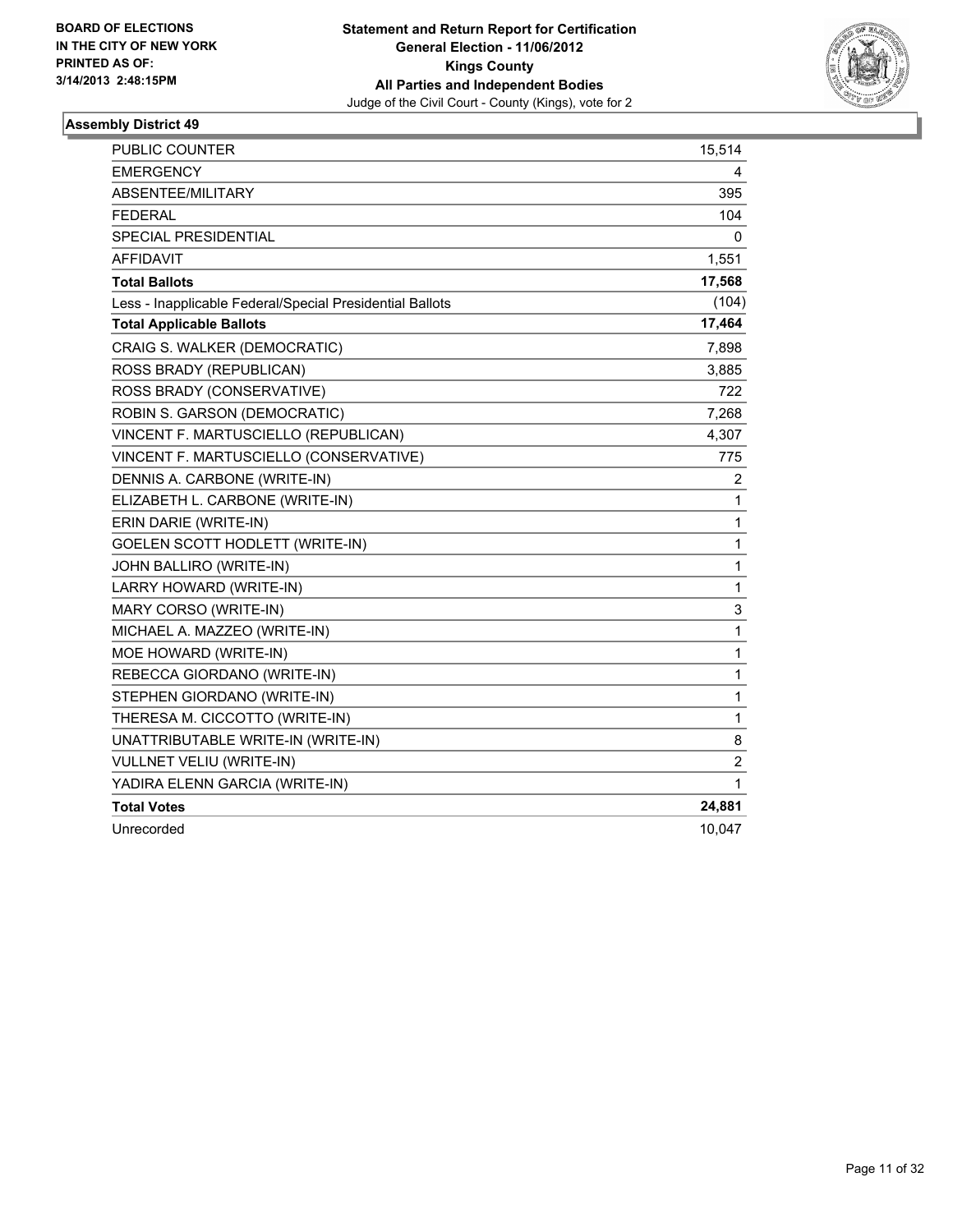

| PUBLIC COUNTER                                           | 28,837       |
|----------------------------------------------------------|--------------|
| <b>EMERGENCY</b>                                         | 6            |
| ABSENTEE/MILITARY                                        | 701          |
| FEDERAL                                                  | 275          |
| SPECIAL PRESIDENTIAL                                     | 0            |
| AFFIDAVIT                                                | 3,903        |
| <b>Total Ballots</b>                                     | 33,722       |
| Less - Inapplicable Federal/Special Presidential Ballots | (275)        |
| <b>Total Applicable Ballots</b>                          | 33,447       |
| CRAIG S. WALKER (DEMOCRATIC)                             | 22,552       |
| ROSS BRADY (REPUBLICAN)                                  | 2,902        |
| ROSS BRADY (CONSERVATIVE)                                | 523          |
| ROBIN S. GARSON (DEMOCRATIC)                             | 22,139       |
| VINCENT F. MARTUSCIELLO (REPUBLICAN)                     | 2,699        |
| VINCENT F. MARTUSCIELLO (CONSERVATIVE)                   | 500          |
| AARON SEMYNOR (WRITE-IN)                                 | 1            |
| BILLY D. MALDOW, JR. (WRITE-IN)                          | 1            |
| CHAIM BEREATH (WRITE-IN)                                 | 1            |
| DANIEL SECLEY (WRITE-IN)                                 | 1            |
| EMILY KINTSER (WRITE-IN)                                 | 1            |
| ERIC KOSLOFSKI (WRITE-IN)                                | 1            |
| GIOVANNA RUIZ (WRITE-IN)                                 | 1            |
| GLENN GREENWARD (WRITE-IN)                               | 2            |
| <b>ITCHAS GISEABAM (WRITE-IN)</b>                        | 1            |
| JOHN MCDONGH (WRITE-IN)                                  | 1            |
| JOSIAH CARBERRY (WRITE-IN)                               | 1            |
| LAUREN J. ZIMERRAN (WRITE-IN)                            | 1            |
| LEWANNE JONES (WRITE-IN)                                 | 1            |
| MARK LEVIN (WRITE-IN)                                    | 1            |
| PEETA MELARK (WRITE-IN)                                  | $\mathbf{1}$ |
| PHIL DREIFEN (WRITE-IN)                                  | 1            |
| ROMAN ROMAYA (WRITE-IN)                                  | 1            |
| RON PAUL (WRITE-IN)                                      | 2            |
| RYDER FLEMING JONES (WRITE-IN)                           | 1            |
| TAUN MACHERD (WRITE-IN)                                  | 1            |
| UNATTRIBUTABLE WRITE-IN (WRITE-IN)                       | 40           |
| YOEL MASRI (WRITE-IN)                                    | 1            |
| <b>Total Votes</b>                                       | 51,378       |
| Unrecorded                                               | 15,516       |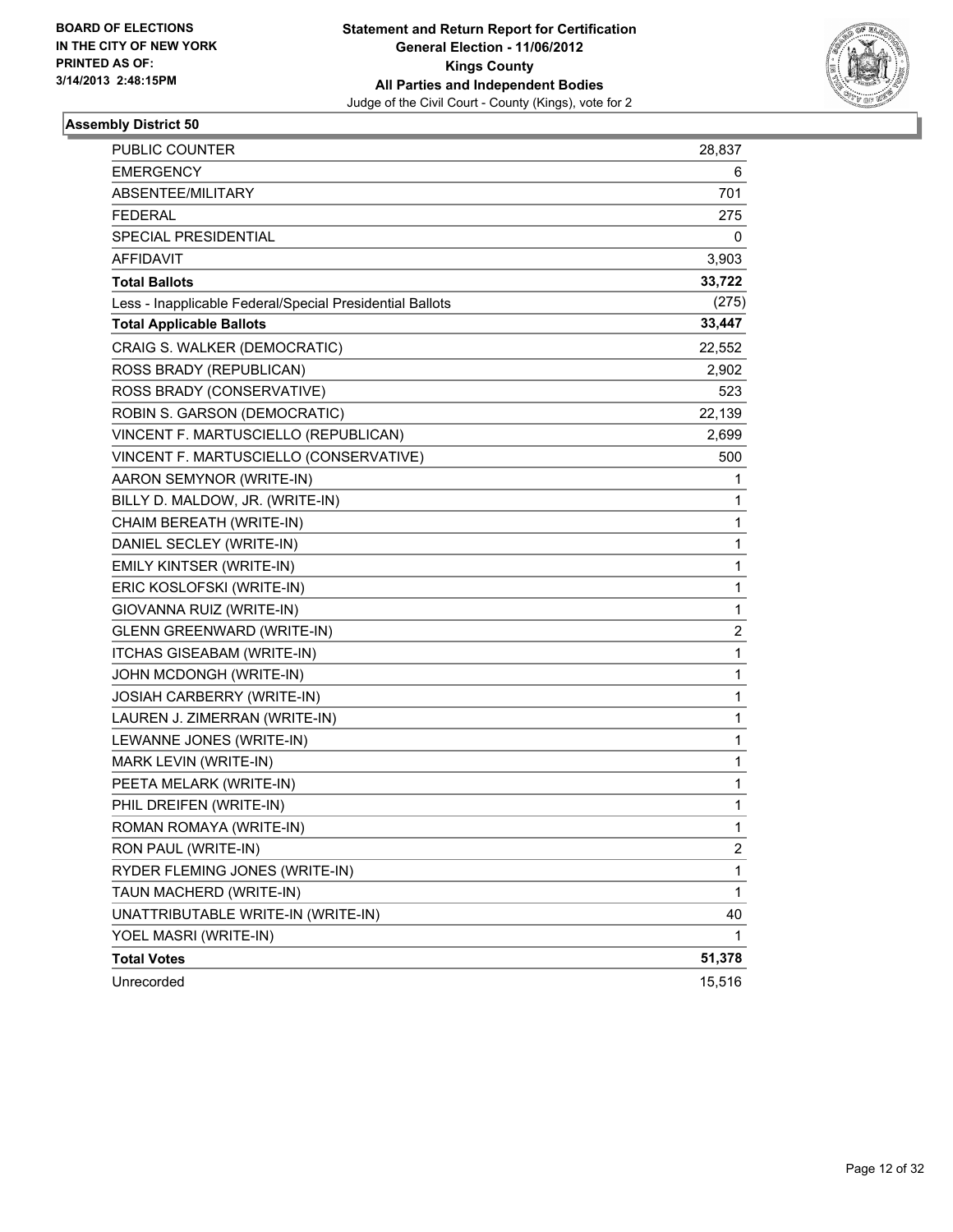

| PUBLIC COUNTER                                           | 22,206       |
|----------------------------------------------------------|--------------|
| <b>EMERGENCY</b>                                         | 2            |
| ABSENTEE/MILITARY                                        | 466          |
| FEDERAL                                                  | 175          |
| SPECIAL PRESIDENTIAL                                     | 0            |
| AFFIDAVIT                                                | 3,012        |
| <b>Total Ballots</b>                                     | 25,861       |
| Less - Inapplicable Federal/Special Presidential Ballots | (175)        |
| <b>Total Applicable Ballots</b>                          | 25,686       |
| CRAIG S. WALKER (DEMOCRATIC)                             | 16,568       |
| ROSS BRADY (REPUBLICAN)                                  | 2,180        |
| ROSS BRADY (CONSERVATIVE)                                | 508          |
| ROBIN S. GARSON (DEMOCRATIC)                             | 16,110       |
| VINCENT F. MARTUSCIELLO (REPUBLICAN)                     | 2,083        |
| VINCENT F. MARTUSCIELLO (CONSERVATIVE)                   | 496          |
| BEN SCHNEIDER (WRITE-IN)                                 | 1            |
| BILL CLINTON (WRITE-IN)                                  | 1            |
| <b>BOB HOWE (WRITE-IN)</b>                               | 1            |
| DANIAL MCREYNOLDS (WRITE-IN)                             | 1            |
| EPICRUS (WRITE-IN)                                       | 1            |
| <b>GRABS WALKER (WRITE-IN)</b>                           | 1            |
| JEN JAQUES ROUSSEAU (WRITE-IN)                           | 1            |
| LAWRENCE ROCKWOOD (WRITE-IN)                             | 1            |
| LOUIS CK (WRITE-IN)                                      | 2            |
| LUCY RARSONS (WRITE-IN)                                  | 1            |
| MICHAEL PREMO (WRITE-IN)                                 | 1            |
| NADIA TARR (WRITE-IN)                                    | 1            |
| PAUL JENSEN (WRITE-IN)                                   | 2            |
| RED EMMA GOLDMAN (WRITE-IN)                              | 1            |
| STEPHANI MARBURY (WRITE-IN)                              | 1            |
| SUZANNE WOLBERS (WRITE-IN)                               | 1            |
| TODD LOUIS (WRITE-IN)                                    | 2            |
| UNATTRIBUTABLE WRITE-IN (WRITE-IN)                       | 22           |
| VERN VAQAES-ROUSSEAU (WRITE-IN)                          | 1            |
| VITZCHEK SITORSKY (WRITE-IN)                             | 1            |
| YEHOSHUM FOGEL (WRITE-IN)                                | $\mathbf{1}$ |
| <b>Total Votes</b>                                       | 37,990       |
| Unrecorded                                               | 13,382       |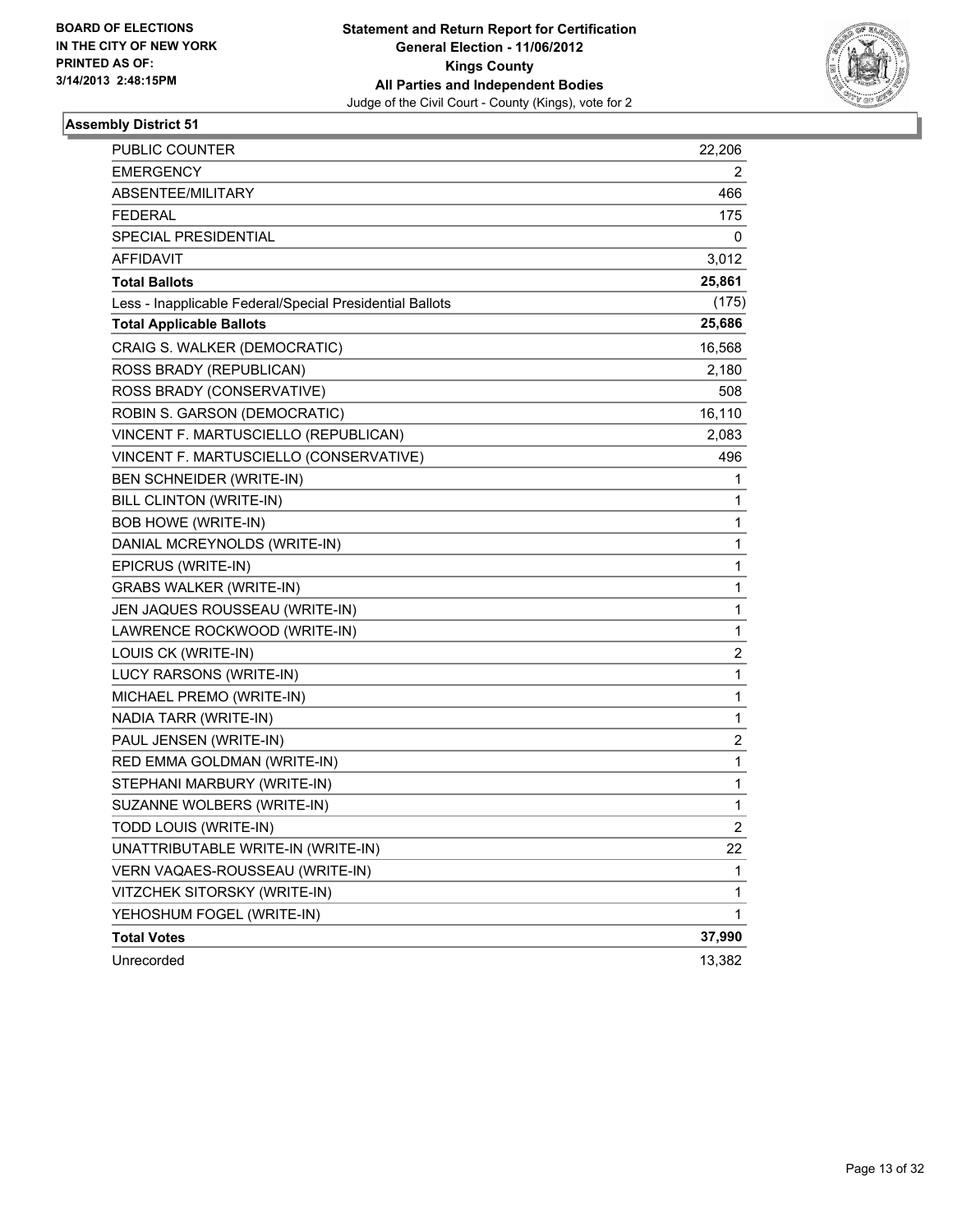

| PUBLIC COUNTER                                           | 51,136 |
|----------------------------------------------------------|--------|
| <b>EMERGENCY</b>                                         | 0      |
| ABSENTEE/MILITARY                                        | 2,424  |
| <b>FEDERAL</b>                                           | 932    |
| SPECIAL PRESIDENTIAL                                     | 0      |
| AFFIDAVIT                                                | 5,058  |
| <b>Total Ballots</b>                                     | 59,550 |
| Less - Inapplicable Federal/Special Presidential Ballots | (932)  |
| <b>Total Applicable Ballots</b>                          | 58,618 |
| CRAIG S. WALKER (DEMOCRATIC)                             | 44,582 |
| ROSS BRADY (REPUBLICAN)                                  | 3,773  |
| ROSS BRADY (CONSERVATIVE)                                | 664    |
| ROBIN S. GARSON (DEMOCRATIC)                             | 44,111 |
| VINCENT F. MARTUSCIELLO (REPUBLICAN)                     | 3,716  |
| VINCENT F. MARTUSCIELLO (CONSERVATIVE)                   | 637    |
| ADAM ORME (WRITE-IN)                                     | 1      |
| ALEXANDER KAZASS (WRITE-IN)                              | 1      |
| ALICE LEE (WRITE-IN)                                     | 1      |
| ALTON H. MADDOX (WRITE-IN)                               | 1      |
| ANDREW HUGHES (WRITE-IN)                                 | 1      |
| ANDREW PICHARDO (WRITE-IN)                               | 2      |
| ANDREW QUINN (WRITE-IN)                                  | 1      |
| ANDREW ZIPSER (WRITE-IN)                                 | 1      |
| BRADLEY MAINNING (WRITE-IN)                              | 1      |
| BRIAN BAUM (WRITE-IN)                                    | 1      |
| CARRIE BLOCK (WRITE-IN)                                  | 1      |
| CHAIRE SICLA (WRITE-IN)                                  | 1      |
| CHERYL MERGER (WRITE-IN)                                 | 1      |
| CHRIS NEFF (WRITE-IN)                                    | 2      |
| COLN LEAHY (WRITE-IN)                                    | 1      |
| DARIOS WADIA (WRITE-IN)                                  | 1      |
| DEREK JETER (WRITE-IN)                                   | 1      |
| DIZZY E. STUCKS (WRITE-IN)                               | 1      |
| DUSTIN SINNEBORN (WRITE-IN)                              | 1      |
| ELI MANNING (WRITE-IN)                                   | 1      |
| ELIZABETH B. ZANTENO (WRITE-IN)                          | 1      |
| EMILY TYLER (WRITE-IN)                                   | 2      |
| FASHAD HASHML (WRITE-IN)                                 | 1      |
| FRANK SHEPARY (WRITE-IN)                                 | 1      |
| FRED SIEGEL (WRITE-IN)                                   | 1      |
| GARRETT GOLDBERG (WRITE-IN)                              | 1      |
| GIBB SURETTE (WRITE-IN)                                  | 1      |
| HARVEY PORIS (WRITE-IN)                                  | 1      |
| HOWARD GRAUBARD (WRITE-IN)                               | 1      |
| IRA CURE (WRITE-IN)                                      | 2      |
| JAGGER POTTER (WRITE-IN)                                 | 1      |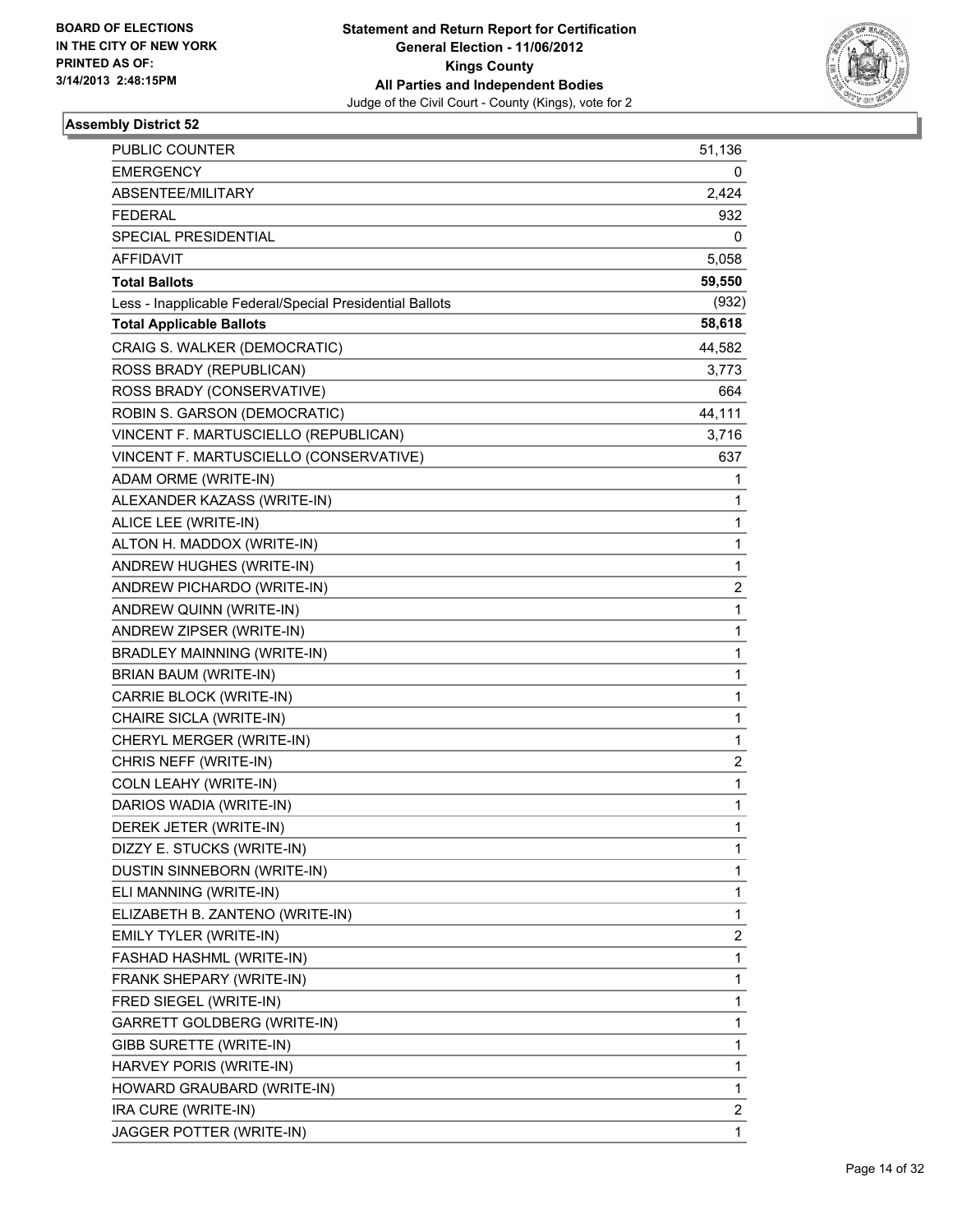

| JANATHAN D. BLATHMACHER (WRITE-IN) | 1              |
|------------------------------------|----------------|
| JEFFERY R. GORES (WRITE-IN)        | 1              |
| JESSICA DAVIS (WRITE-IN)           | 1              |
| JESSIE WEGMAN (WRITE-IN)           | 1              |
| JOE D'HOEINO (WRITE-IN)            | 1              |
| JOHN WASZAK (WRITE-IN)             | 1              |
| JORDAN GREENBERG (WRITE-IN)        | 1              |
| JOSEPH GIOANNETTI (WRITE-IN)       | 2              |
| JOSEPH MACK (WRITE-IN)             | 1              |
| <b>JOSH KRIEGMAN (WRITE-IN)</b>    | 1              |
| KENNETH GLASSER (WRITE-IN)         | 1              |
| KIRILL KACHINSKY (WRITE-IN)        | 1              |
| KRISSA CAVOURAS (WRITE-IN)         | 1              |
| LAMAR VANNOY (WRITE-IN)            | 1              |
| LARA GENOVESI (WRITE-IN)           | 2              |
| LARRY LITTLE FIELD (WRITE-IN)      | 1              |
| LAWERENCE NEWMAN (WRITE-IN)        | 1              |
| LAWRENCE N. ROTHBART (WRITE-IN)    | 1              |
| LEONARD KOSRVER (WRITE-IN)         | 1              |
| LIARA COBIN (WRITE-IN)             | 1              |
| LINCOLN RESTLER (WRITE-IN)         | 1              |
| MARIA T. MIRANDA (WRITE-IN)        | 1              |
| MARY ISABELLE MULLEN (WRITE-IN)    | 1              |
| MEL GINSBERG (WRITE-IN)            | 1              |
| MIKE GRAMANN (WRITE-IN)            | 1              |
| MIKE STANLEY (WRITE-IN)            | 1              |
| MINO RAVNO (WRITE-IN)              | 1              |
| MITT ROMNEY (WRITE-IN)             | 1              |
| NATHANIEL DUNN (WRITE-IN)          | 1              |
| NICOLE SALLE (WRITE-IN)            | 1              |
| PHIL SEGAL (WRITE-IN)              | 1              |
| R JOYLERCICKI (WRITE-IN)           | 1              |
| RAPHAEL BERAHA (WRITE-IN)          | 1              |
| RON PAUL (WRITE-IN)                | $\mathbf{1}$   |
| RUTH BADER GINSBURG (WRITE-IN)     | 1              |
| STEVE MOSHER (WRITE-IN)            | 1              |
| STEVE PEARCE (WRITE-IN)            | 1              |
| STEVE RANDAL (WRITE-IN)            | 1              |
| SYDNEY SANTELLO (WRITE-IN)         | 1              |
| TERY NAKAMURA (WRITE-IN)           | 1              |
| TYLER NEWHOWIE (WRITE-IN)          | 1              |
| UNATTRIBUTABLE WRITE-IN (WRITE-IN) | 34             |
| VAMSHI NEDDY (WRITE-IN)            | 1              |
| VINCENTE MALBORN (WRITE-IN)        | 1              |
| VLADMIR VIZNER (WRITE-IN)          | $\overline{2}$ |
| WESLEY M. MULLEN (WRITE-IN)        | 1              |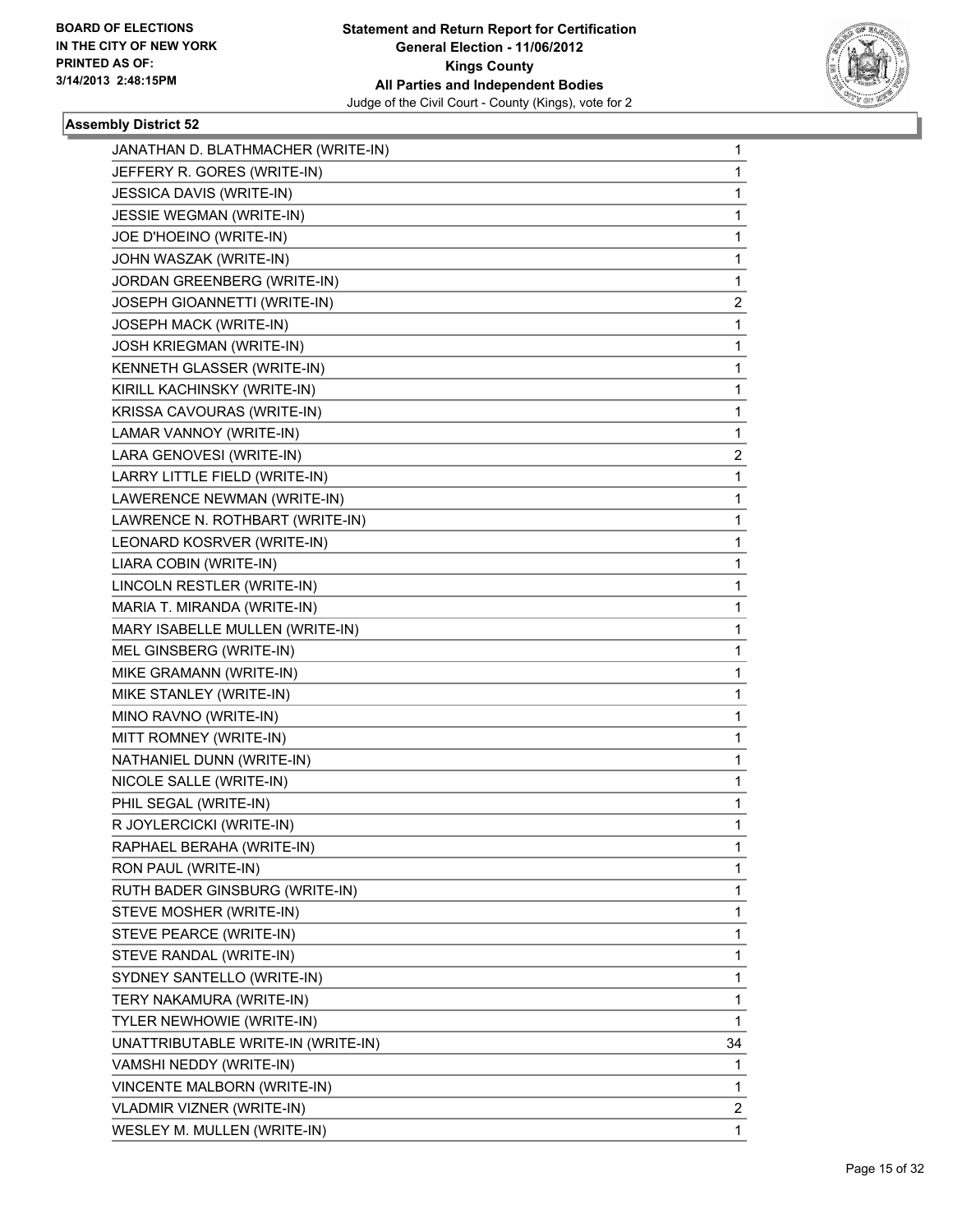

| WILLIAM KINGSLEY (WRITE-IN) |        |
|-----------------------------|--------|
| <b>Total Votes</b>          | 97,601 |
| Unrecorded                  | 19,635 |

| PUBLIC COUNTER                                           | 29,780           |
|----------------------------------------------------------|------------------|
| <b>EMERGENCY</b>                                         | 126              |
| ABSENTEE/MILITARY                                        | 444              |
| <b>FEDERAL</b>                                           | 157              |
| SPECIAL PRESIDENTIAL                                     | 0                |
| AFFIDAVIT                                                | 4,157            |
| <b>Total Ballots</b>                                     | 34,664           |
| Less - Inapplicable Federal/Special Presidential Ballots | (157)            |
| <b>Total Applicable Ballots</b>                          | 34,507           |
| CRAIG S. WALKER (DEMOCRATIC)                             | 23,994           |
| ROSS BRADY (REPUBLICAN)                                  | 1,305            |
| ROSS BRADY (CONSERVATIVE)                                | 305              |
| ROBIN S. GARSON (DEMOCRATIC)                             | 23,259           |
| VINCENT F. MARTUSCIELLO (REPUBLICAN)                     | 1,211            |
| VINCENT F. MARTUSCIELLO (CONSERVATIVE)                   | 284              |
| ADAM GREENWARD (WRITE-IN)                                | 1                |
| ALAN UNI (WRITE-IN)                                      | 2                |
| <b>BEN FRIED (WRITE-IN)</b>                              | $\overline{c}$   |
| BENJAMIN DIENER (WRITE-IN)                               | $\mathbf 1$      |
| BILLY CUSSIEY (WRITE-IN)                                 | $\mathbf{1}$     |
| CAROL LIPTON (WRITE-IN)                                  | $\mathbf{1}$     |
| DYLAN MARCH ESCHL (WRITE-IN)                             | 1                |
| JOHN KLOTZ (WRITE-IN)                                    | 1                |
| MARK DUNLEA (WRITE-IN)                                   | 1                |
| MICHAEL P.F. SMITH (WRITE-IN)                            | 1                |
| MICHAEL RUPPERSBURG (WRITE-IN)                           | 1                |
| ROY SIMON (WRITE-IN)                                     | $\boldsymbol{2}$ |
| RYAN K. HALLHAN (WRITE-IN)                               | 1                |
| STEVEN FAIRCHILD (WRITE-IN)                              | 1                |
| UNATTRIBUTABLE WRITE-IN (WRITE-IN)                       | 17               |
| <b>WAYNE SAITTA (WRITE-IN)</b>                           | 1                |
| <b>WICK CAUTHORN (WRITE-IN)</b>                          | 1                |
| WILL NEWMAN (WRITE-IN)                                   | 1                |
| <b>Total Votes</b>                                       | 50,395           |
| Unrecorded                                               | 18,619           |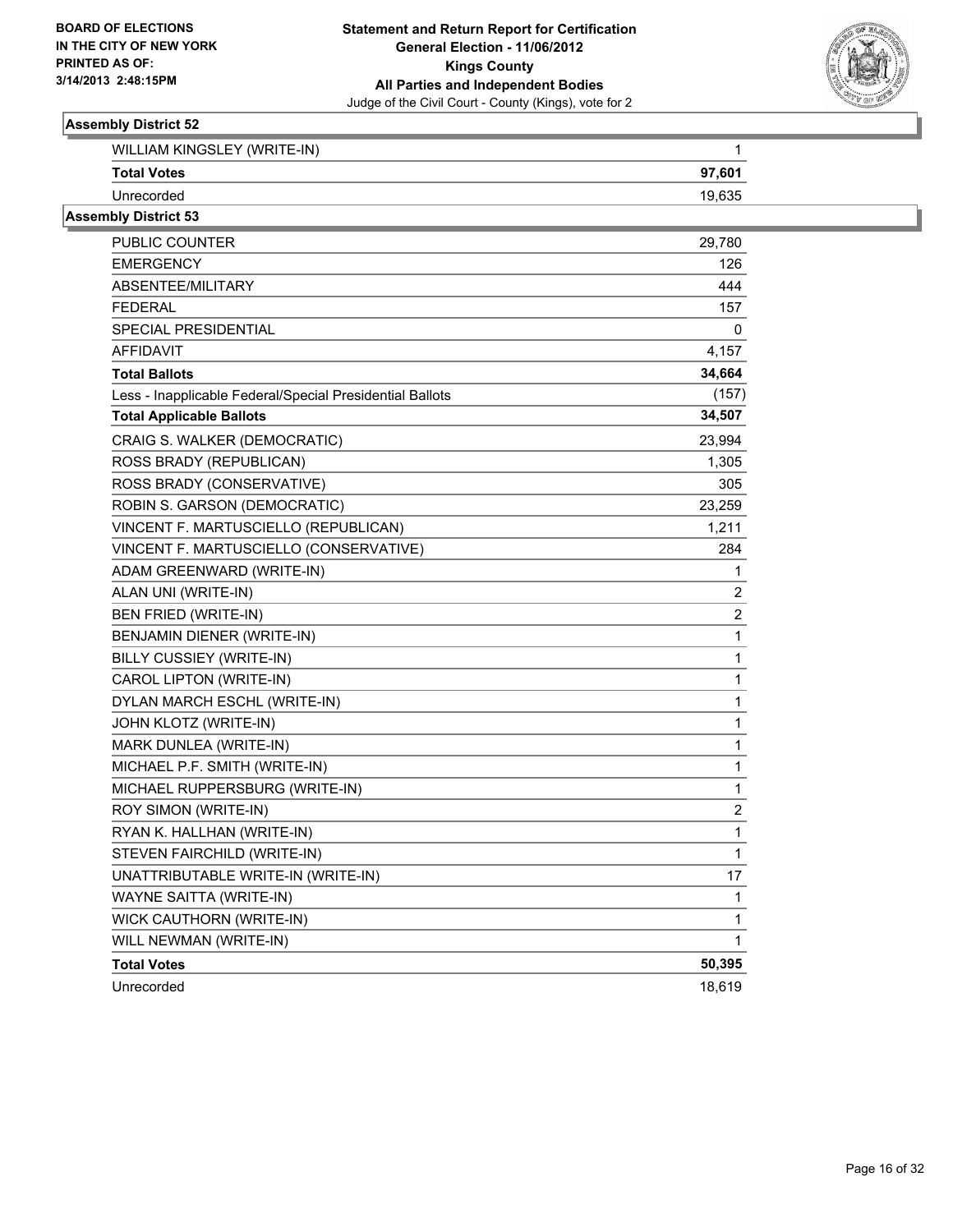

| <b>PUBLIC COUNTER</b>                                    | 25,278 |
|----------------------------------------------------------|--------|
| <b>EMERGENCY</b>                                         | 0      |
| <b>ABSENTEE/MILITARY</b>                                 | 292    |
| <b>FFDFRAI</b>                                           | 62     |
| <b>SPECIAL PRESIDENTIAL</b>                              | 0      |
| <b>AFFIDAVIT</b>                                         | 3,766  |
| <b>Total Ballots</b>                                     | 29,398 |
| Less - Inapplicable Federal/Special Presidential Ballots | (62)   |
| <b>Total Applicable Ballots</b>                          | 29,336 |
| CRAIG S. WALKER (DEMOCRATIC)                             | 21,657 |
| ROSS BRADY (REPUBLICAN)                                  | 790    |
| ROSS BRADY (CONSERVATIVE)                                | 221    |
| ROBIN S. GARSON (DEMOCRATIC)                             | 20,877 |
| VINCENT F. MARTUSCIELLO (REPUBLICAN)                     | 736    |
| VINCENT F. MARTUSCIELLO (CONSERVATIVE)                   | 198    |
| CURTIS ODOM (WRITE-IN)                                   | 1      |
| KIRAH C. PATANKER (WRITE-IN)                             | 1      |
| UNATTRIBUTABLE WRITE-IN (WRITE-IN)                       | 2      |
| <b>Total Votes</b>                                       | 44,483 |
| Unrecorded                                               | 14,189 |

| <b>PUBLIC COUNTER</b>                                    | 32,595 |
|----------------------------------------------------------|--------|
| <b>EMERGENCY</b>                                         | 130    |
| ABSENTEE/MILITARY                                        | 493    |
| <b>FFDFRAL</b>                                           | 88     |
| <b>SPECIAL PRESIDENTIAL</b>                              | 0      |
| <b>AFFIDAVIT</b>                                         | 5,257  |
| <b>Total Ballots</b>                                     | 38,563 |
| Less - Inapplicable Federal/Special Presidential Ballots | (88)   |
| <b>Total Applicable Ballots</b>                          | 38,475 |
| CRAIG S. WALKER (DEMOCRATIC)                             | 29,507 |
| ROSS BRADY (REPUBLICAN)                                  | 417    |
| ROSS BRADY (CONSERVATIVE)                                | 183    |
| ROBIN S. GARSON (DEMOCRATIC)                             | 28,740 |
| VINCENT F. MARTUSCIELLO (REPUBLICAN)                     | 376    |
| VINCENT F. MARTUSCIELLO (CONSERVATIVE)                   | 155    |
| AUGUST WEST (WRITE-IN)                                   | 2      |
| <b>BRUCE WRIGHT (WRITE-IN)</b>                           | 1      |
| TASHANI BURKE (WRITE-IN)                                 | 1      |
| UNATTRIBUTABLE WRITE-IN (WRITE-IN)                       | 6      |
| <b>Total Votes</b>                                       | 59,388 |
| Unrecorded                                               | 17.562 |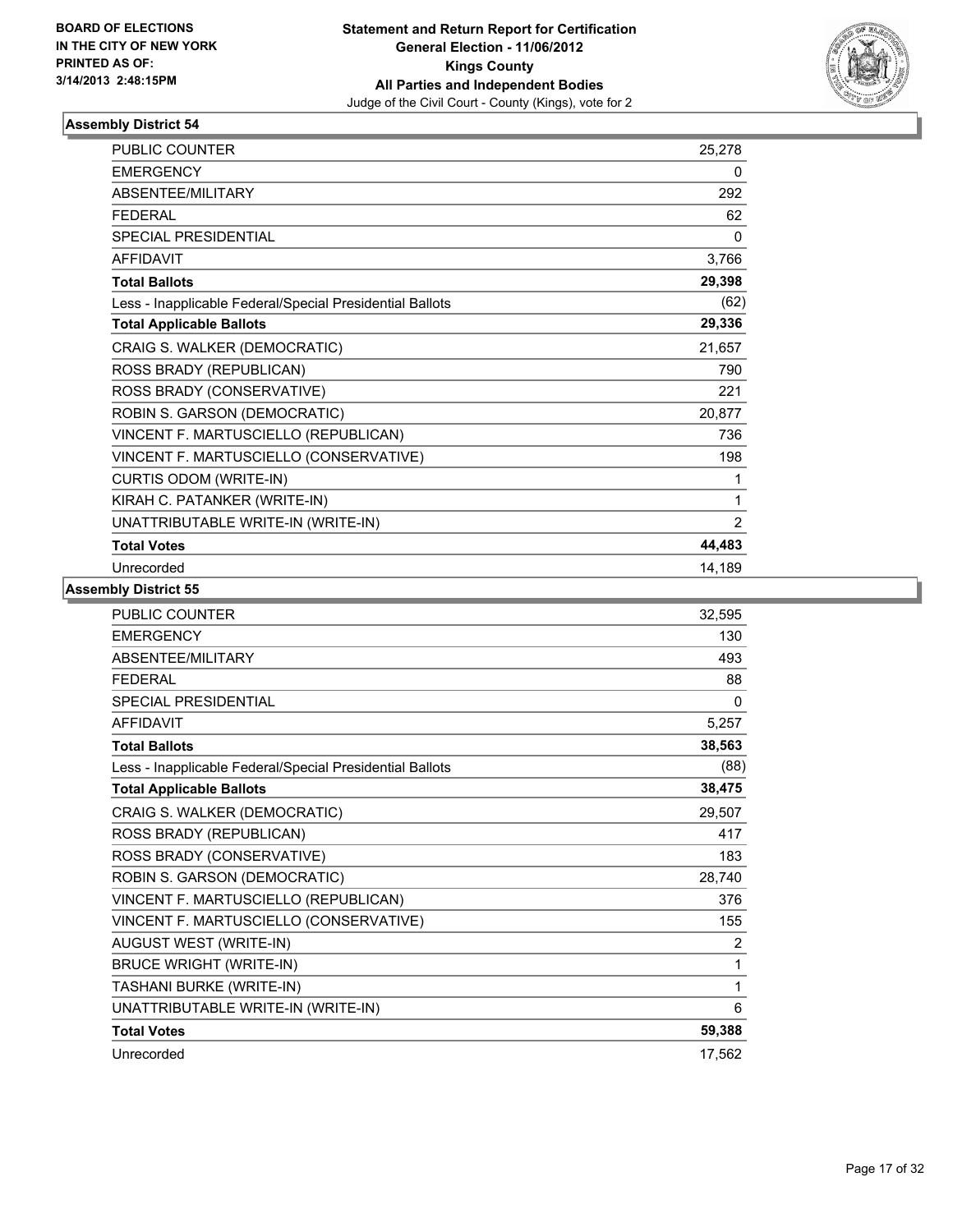

| <b>PUBLIC COUNTER</b>                                    | 36,723 |
|----------------------------------------------------------|--------|
| <b>EMERGENCY</b>                                         | 28     |
| ABSENTEE/MILITARY                                        | 652    |
| <b>FEDERAL</b>                                           | 101    |
| <b>SPECIAL PRESIDENTIAL</b>                              | 0      |
| <b>AFFIDAVIT</b>                                         | 5,187  |
| <b>Total Ballots</b>                                     | 42,691 |
| Less - Inapplicable Federal/Special Presidential Ballots | (101)  |
| <b>Total Applicable Ballots</b>                          | 42,590 |
| CRAIG S. WALKER (DEMOCRATIC)                             | 33,103 |
| ROSS BRADY (REPUBLICAN)                                  | 438    |
| ROSS BRADY (CONSERVATIVE)                                | 177    |
| ROBIN S. GARSON (DEMOCRATIC)                             | 32,469 |
| VINCENT F. MARTUSCIELLO (REPUBLICAN)                     | 358    |
| VINCENT F. MARTUSCIELLO (CONSERVATIVE)                   | 146    |
| ALCKANANDA WALA (WRITE-IN)                               | 1      |
| <b>BOB ROES (WRITE-IN)</b>                               | 1      |
| COLIN MOORA (WRITE-IN)                                   | 1      |
| STEPHANIE A. JONES (WRITE-IN)                            | 2      |
| UNATTRIBUTABLE WRITE-IN (WRITE-IN)                       | 10     |
| <b>Total Votes</b>                                       | 66,706 |
| Unrecorded                                               | 18,474 |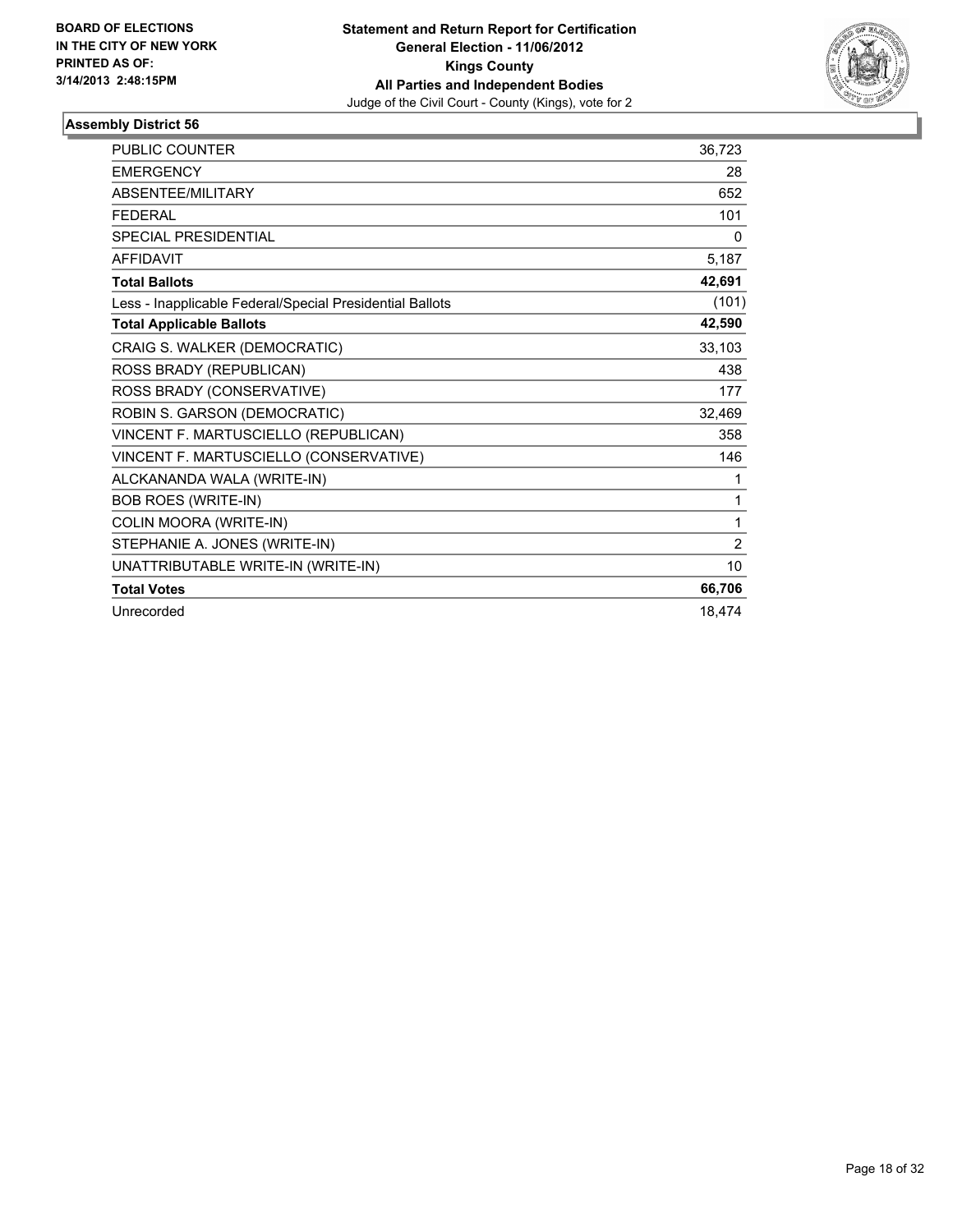

| <b>PUBLIC COUNTER</b>                                    | 48,011         |
|----------------------------------------------------------|----------------|
| <b>EMERGENCY</b>                                         | 0              |
| ABSENTEE/MILITARY                                        | 1,517          |
| <b>FEDERAL</b>                                           | 344            |
| SPECIAL PRESIDENTIAL                                     | 0              |
| AFFIDAVIT                                                | 5,171          |
| <b>Total Ballots</b>                                     | 55,043         |
| Less - Inapplicable Federal/Special Presidential Ballots | (344)          |
| <b>Total Applicable Ballots</b>                          | 54,699         |
| CRAIG S. WALKER (DEMOCRATIC)                             | 43,055         |
| ROSS BRADY (REPUBLICAN)                                  | 1,023          |
| ROSS BRADY (CONSERVATIVE)                                | 225            |
| ROBIN S. GARSON (DEMOCRATIC)                             | 42,235         |
| VINCENT F. MARTUSCIELLO (REPUBLICAN)                     | 917            |
| VINCENT F. MARTUSCIELLO (CONSERVATIVE)                   | 200            |
| BILL CLINTON (WRITE-IN)                                  | 1              |
| BROK LOVERA (WRITE-IN)                                   | 1              |
| CHRIS COREORDA (WRITE-IN)                                | 1              |
| ELLIOT CROWN (WRITE-IN)                                  | 1              |
| FREDRICK DOUGLASS (WRITE-IN)                             | 1              |
| HARRIET TUBMAN (WRITE-IN)                                | 1              |
| IAN OLIVER (WRITE-IN)                                    | 1              |
| JED NEEDLE (WRITE-IN)                                    | 1              |
| JON SNOW (WRITE-IN)                                      | 1              |
| JUADNU RAJMUAN (WRITE-IN)                                | 1              |
| KENDRA ROSS (WRITE-IN)                                   | 1              |
| MARY SMITH (WRITE-IN)                                    | 1              |
| MICHAEL BLOOMBERG (WRITE-IN)                             | 3              |
| MONICA HUUKEN (WRITE-IN)                                 | 1              |
| PABRO FREIRE (WRITE-IN)                                  | 1              |
| PERRY PLATYPUS (WRITE-IN)                                | 1              |
| REN'EA HOLMES (WRITE-IN)                                 | 2              |
| ROSEANNE BARR (WRITE-IN)                                 | $\overline{c}$ |
| RUDY GUILLIANI (WRITE-IN)                                | 1              |
| SCOTT DAWALL (WRITE-IN)                                  | 1              |
| SUE SIMMONS (WRITE-IN)                                   | 1              |
| SUMINA SAVUDETY (WRITE-IN)                               | 1              |
| TRUEN KIRK (WRITE-IN)                                    | 1              |
| UNATTRIBUTABLE WRITE-IN (WRITE-IN)                       | 18             |
| WILLIAM A. GREY (WRITE-IN)                               | 1              |
| YURY SULSKY (WRITE-IN)                                   | 1              |
| <b>Total Votes</b>                                       | 87,702         |
| Unrecorded                                               | 21,696         |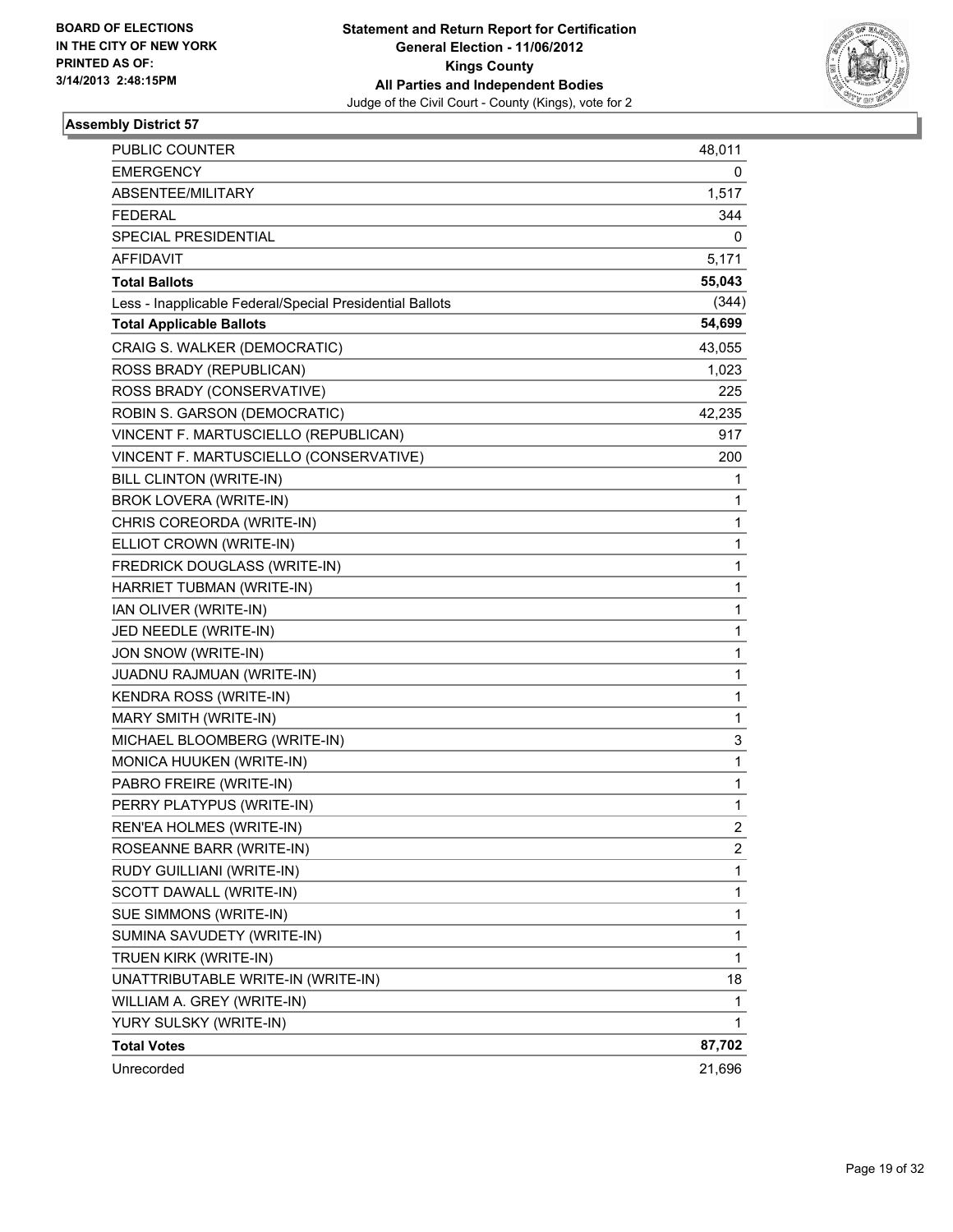

| PUBLIC COUNTER                                           | 37,291         |
|----------------------------------------------------------|----------------|
| <b>EMERGENCY</b>                                         | 1              |
| <b>ABSENTEE/MILITARY</b>                                 | 905            |
| <b>FEDERAL</b>                                           | 201            |
| <b>SPECIAL PRESIDENTIAL</b>                              | 0              |
| <b>AFFIDAVIT</b>                                         | 4,652          |
| <b>Total Ballots</b>                                     | 43,050         |
| Less - Inapplicable Federal/Special Presidential Ballots | (201)          |
| <b>Total Applicable Ballots</b>                          | 42,849         |
| CRAIG S. WALKER (DEMOCRATIC)                             | 36,075         |
| ROSS BRADY (REPUBLICAN)                                  | 480            |
| ROSS BRADY (CONSERVATIVE)                                | 107            |
| ROBIN S. GARSON (DEMOCRATIC)                             | 34,850         |
| VINCENT F. MARTUSCIELLO (REPUBLICAN)                     | 473            |
| VINCENT F. MARTUSCIELLO (CONSERVATIVE)                   | 107            |
| BECKY LO (WRITE-IN)                                      | 1              |
| JONATHAN GABRIEL (WRITE-IN)                              | 1              |
| SHONEEK MARTIN (WRITE-IN)                                | $\overline{2}$ |
| UNATTRIBUTABLE WRITE-IN (WRITE-IN)                       | $\overline{2}$ |
| <b>Total Votes</b>                                       | 72,098         |
| Unrecorded                                               | 13,600         |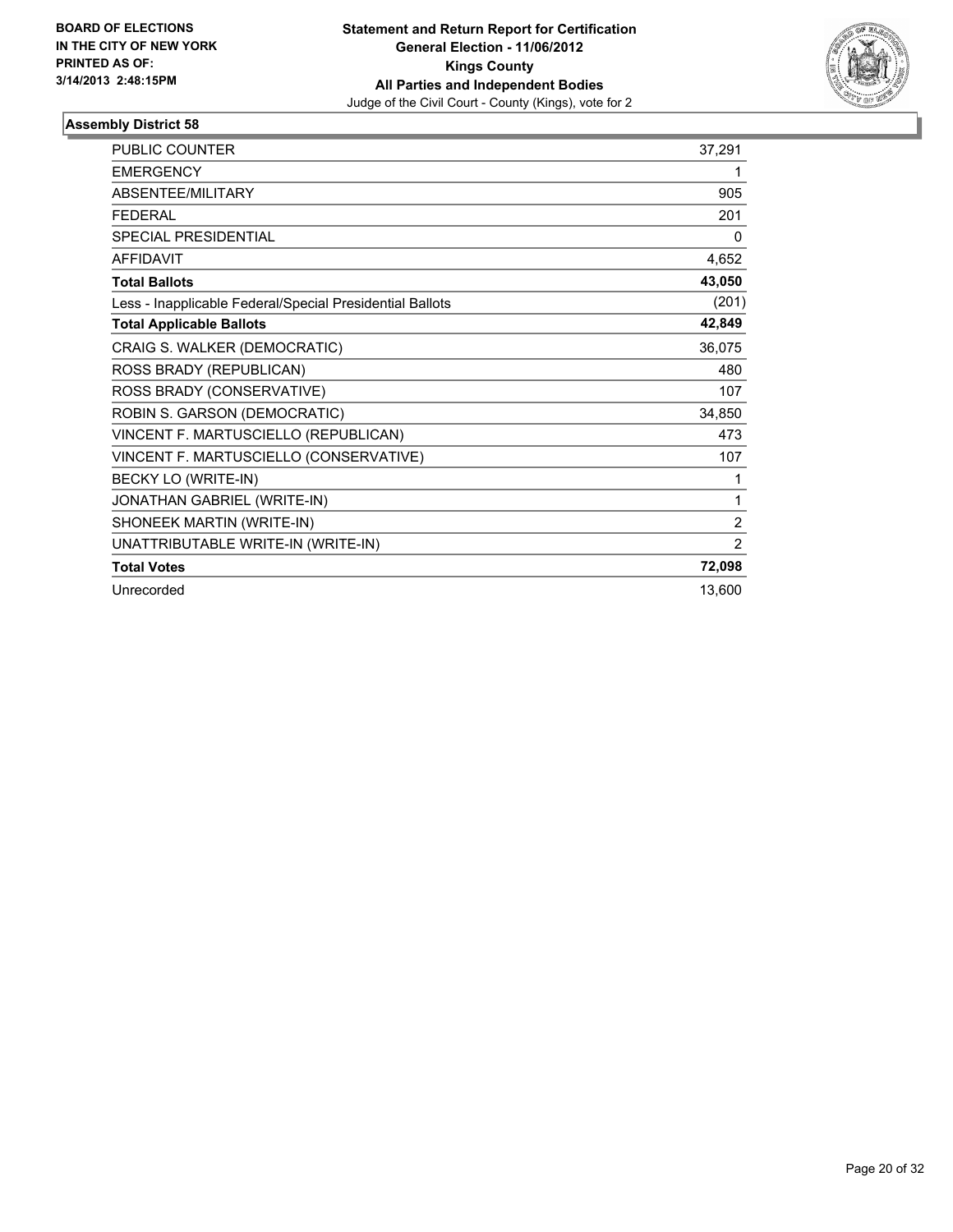

| <b>PUBLIC COUNTER</b>                                    | 36,648       |
|----------------------------------------------------------|--------------|
| <b>EMERGENCY</b>                                         | 0            |
| <b>ABSENTEE/MILITARY</b>                                 | 800          |
| <b>FEDERAL</b>                                           | 165          |
| <b>SPECIAL PRESIDENTIAL</b>                              | 0            |
| <b>AFFIDAVIT</b>                                         | 3,720        |
| <b>Total Ballots</b>                                     | 41,333       |
| Less - Inapplicable Federal/Special Presidential Ballots | (165)        |
| <b>Total Applicable Ballots</b>                          | 41,168       |
| CRAIG S. WALKER (DEMOCRATIC)                             | 28,074       |
| ROSS BRADY (REPUBLICAN)                                  | 5,421        |
| ROSS BRADY (CONSERVATIVE)                                | 959          |
| ROBIN S. GARSON (DEMOCRATIC)                             | 26,966       |
| VINCENT F. MARTUSCIELLO (REPUBLICAN)                     | 5,531        |
| VINCENT F. MARTUSCIELLO (CONSERVATIVE)                   | 957          |
| BRYAN CASTRO (WRITE-IN)                                  | 1            |
| <b>EMMANUEL CHARLES (WRITE-IN)</b>                       | 2            |
| <b>GEORGE W. BUSH (WRITE-IN)</b>                         | 6            |
| JULIEN W. GRANT (WRITE-IN)                               | $\mathbf{1}$ |
| LAUREN KEILER (WRITE-IN)                                 | 1            |
| OLAYOMI OLADAPO (WRITE-IN)                               | 1            |
| STEWART B. MILSTEIN (WRITE-IN)                           | 1            |
| SUSAN AVERY (WRITE-IN)                                   | 1            |
| UNATTRIBUTABLE WRITE-IN (WRITE-IN)                       | 9            |
| <b>Total Votes</b>                                       | 67,931       |
| Unrecorded                                               | 14,405       |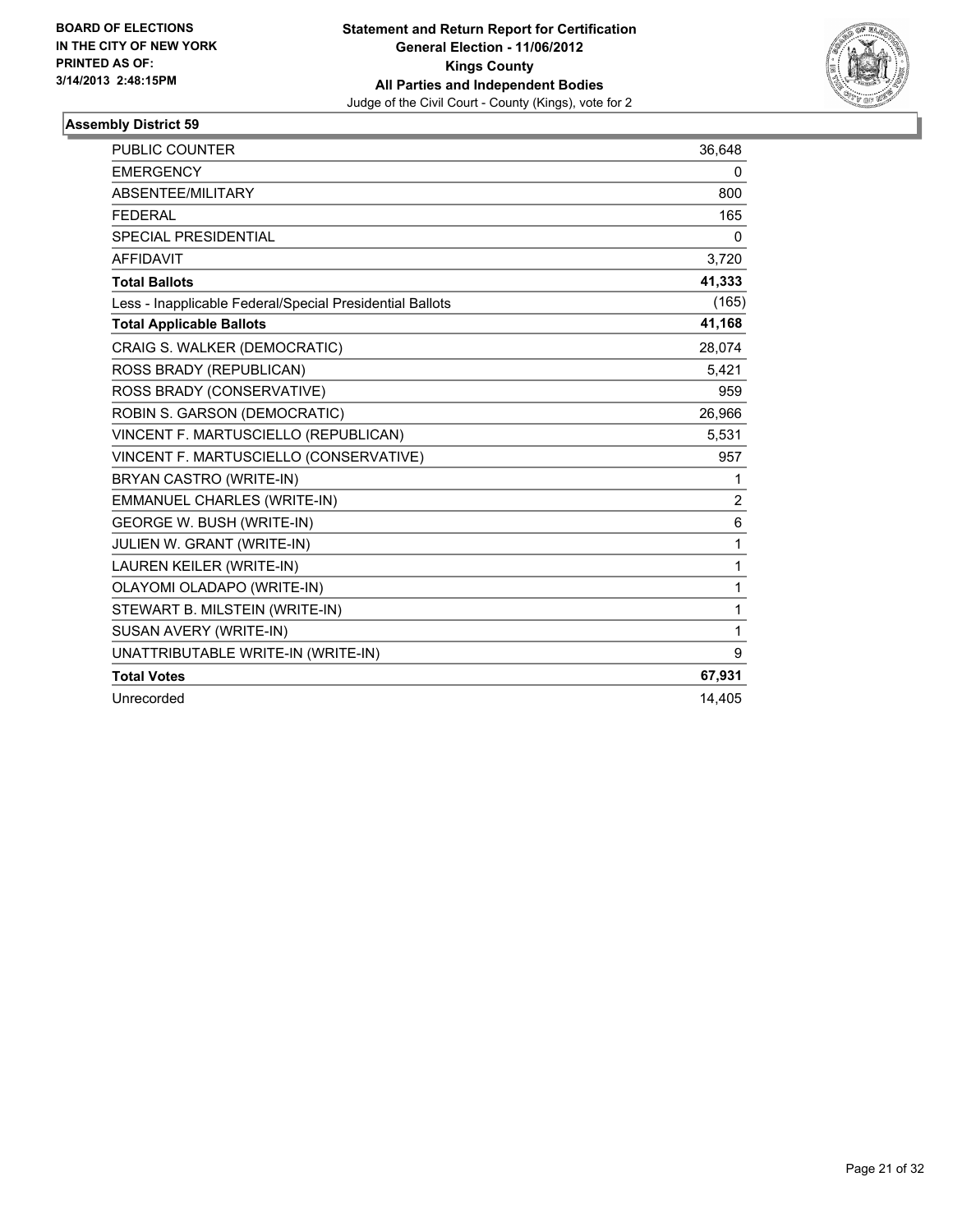

| <b>PUBLIC COUNTER</b>                                    | 35,780 |
|----------------------------------------------------------|--------|
| <b>EMERGENCY</b>                                         | 352    |
| <b>ABSENTEE/MILITARY</b>                                 | 455    |
| <b>FEDERAL</b>                                           | 124    |
| <b>SPECIAL PRESIDENTIAL</b>                              | 0      |
| <b>AFFIDAVIT</b>                                         | 5,079  |
| <b>Total Ballots</b>                                     | 41,790 |
| Less - Inapplicable Federal/Special Presidential Ballots | (124)  |
| <b>Total Applicable Ballots</b>                          | 41,666 |
| CRAIG S. WALKER (DEMOCRATIC)                             | 31,546 |
| ROSS BRADY (REPUBLICAN)                                  | 815    |
| ROSS BRADY (CONSERVATIVE)                                | 182    |
| ROBIN S. GARSON (DEMOCRATIC)                             | 30,675 |
| VINCENT F. MARTUSCIELLO (REPUBLICAN)                     | 741    |
| VINCENT F. MARTUSCIELLO (CONSERVATIVE)                   | 165    |
| ANTHONY JONES (WRITE-IN)                                 | 1      |
| AYANNA WATSON (WRITE-IN)                                 | 1      |
| IDA B. WELLS (WRITE-IN)                                  | 1      |
| MCNEIL TURNER (WRITE-IN)                                 | 1      |
| NORMAN ITILANI (WRITE-IN)                                | 1      |
| UNATTRIBUTABLE WRITE-IN (WRITE-IN)                       | 2      |
| <b>Total Votes</b>                                       | 64,131 |
| Unrecorded                                               | 19.201 |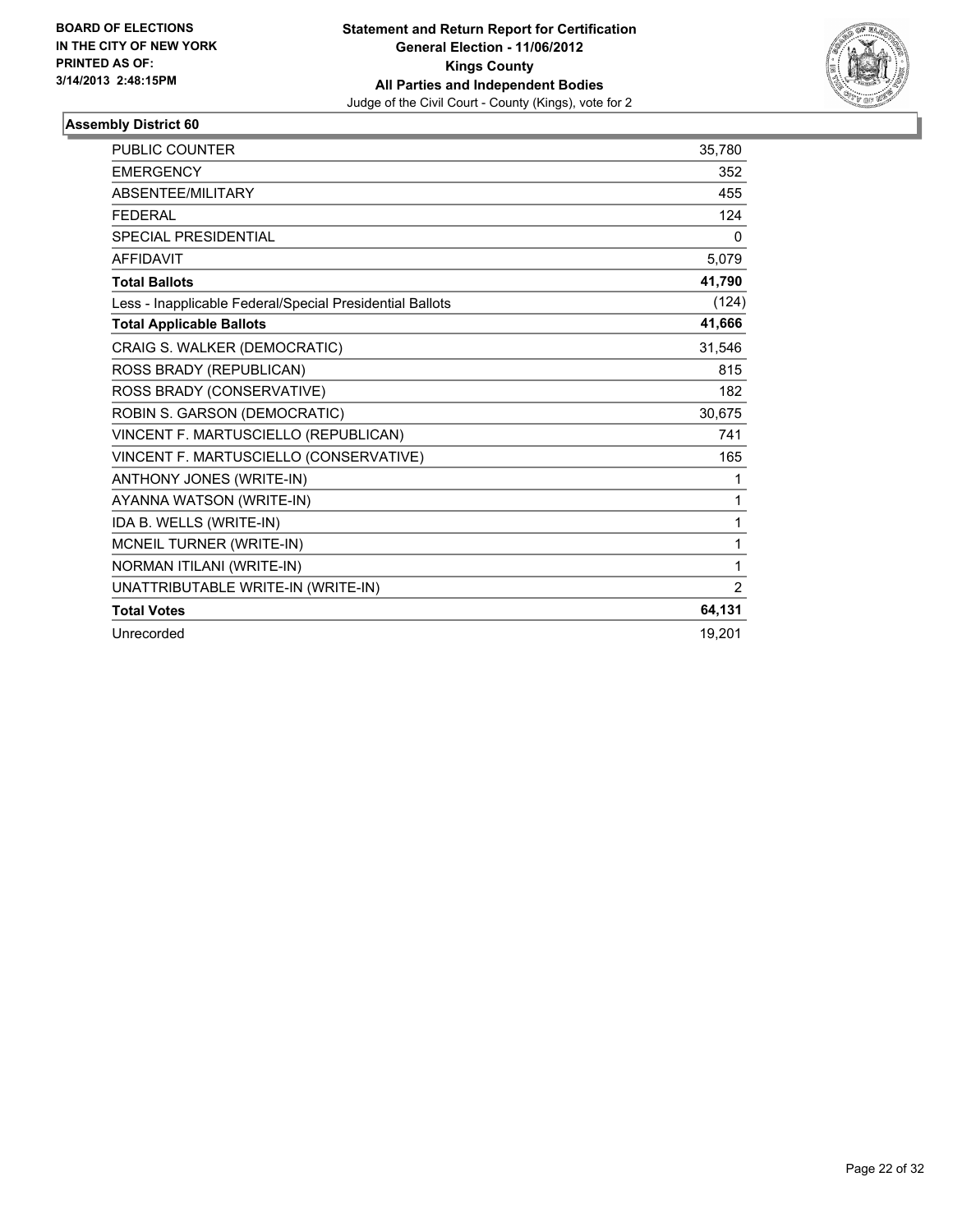

| <b>PUBLIC COUNTER</b>                                    | 8,419          |
|----------------------------------------------------------|----------------|
| <b>EMERGENCY</b>                                         | 0              |
| <b>ABSENTEE/MILITARY</b>                                 | 240            |
| <b>FEDERAL</b>                                           | 69             |
| <b>SPECIAL PRESIDENTIAL</b>                              | $\Omega$       |
| <b>AFFIDAVIT</b>                                         | 560            |
| <b>Total Ballots</b>                                     | 9,288          |
| Less - Inapplicable Federal/Special Presidential Ballots | (69)           |
| <b>Total Applicable Ballots</b>                          | 9,219          |
| CRAIG S. WALKER (DEMOCRATIC)                             | 4,511          |
| ROSS BRADY (REPUBLICAN)                                  | 2,380          |
| ROSS BRADY (CONSERVATIVE)                                | 574            |
| ROBIN S. GARSON (DEMOCRATIC)                             | 4,244          |
| VINCENT F. MARTUSCIELLO (REPUBLICAN)                     | 2,435          |
| VINCENT F. MARTUSCIELLO (CONSERVATIVE)                   | 593            |
| <b>BOB SMITH (WRITE-IN)</b>                              | 1              |
| CARY FISCHER (WRITE-IN)                                  | 1              |
| HUGH SASS (WRITE-IN)                                     | $\mathbf{1}$   |
| JOAN SMITH (WRITE-IN)                                    | $\mathbf{1}$   |
| LEE GINSBERG (WRITE-IN)                                  | $\mathbf{1}$   |
| RACHEL D. GOLD (WRITE-IN)                                | 1              |
| RON PAUL (WRITE-IN)                                      | 5              |
| RONALD REAGAN (WRITE-IN)                                 | 1              |
| SARAH BLUNTZ COLLINS (WRITE-IN)                          | $\overline{2}$ |
| UNATTRIBUTABLE WRITE-IN (WRITE-IN)                       | 11             |
| <b>Total Votes</b>                                       | 14,762         |
| Unrecorded                                               | 3,676          |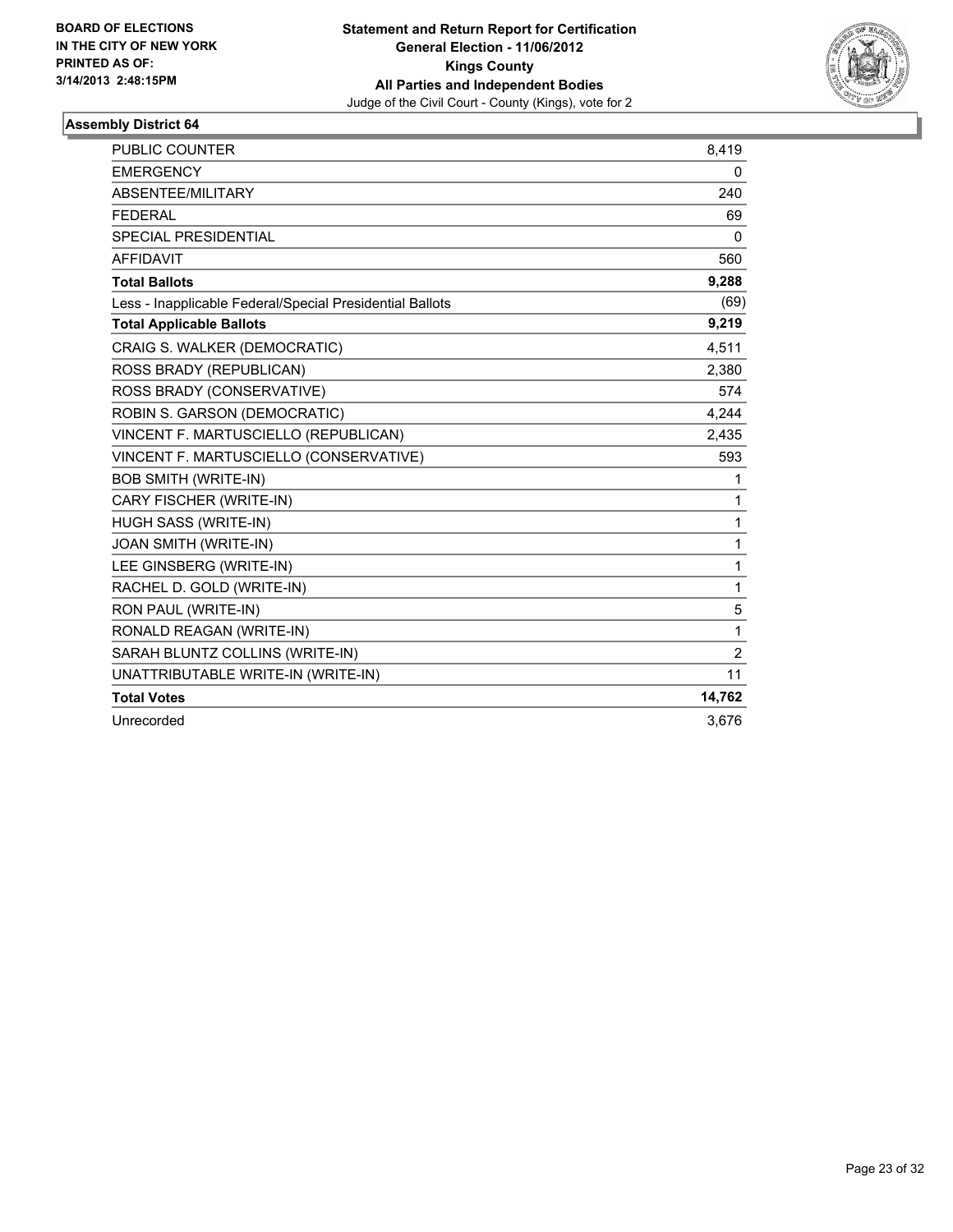

| PUBLIC COUNTER                                           | 633,120      |
|----------------------------------------------------------|--------------|
| <b>EMERGENCY</b>                                         | 899          |
| ABSENTEE/MILITARY                                        | 16,551       |
| <b>FEDERAL</b>                                           | 5,957        |
| SPECIAL PRESIDENTIAL                                     | 1            |
| <b>AFFIDAVIT</b>                                         | 78,530       |
| <b>Total Ballots</b>                                     | 735,058      |
| Less - Inapplicable Federal/Special Presidential Ballots | (5,958)      |
| <b>Total Applicable Ballots</b>                          | 729,100      |
| CRAIG S. WALKER (DEMOCRATIC)                             | 487,637      |
| ROSS BRADY (REPUBLICAN)                                  | 74,467       |
| ROSS BRADY (CONSERVATIVE)                                | 13,488       |
| ROBIN S. GARSON (DEMOCRATIC)                             | 473,375      |
| VINCENT F. MARTUSCIELLO (REPUBLICAN)                     | 72,384       |
| VINCENT F. MARTUSCIELLO (CONSERVATIVE)                   | 13,179       |
| AARON HERMAN (WRITE-IN)                                  | 1            |
| AARON SEMYNOR (WRITE-IN)                                 | 1            |
| ABRAHAM MORGEN STERN (WRITE-IN)                          | 1            |
| ABRAHAM TISCHLER (WRITE-IN)                              | 1            |
| ADAM GREENWARD (WRITE-IN)                                | 1            |
| ADAM ORME (WRITE-IN)                                     | 1            |
| ADREW CANDES (WRITE-IN)                                  | $\mathbf{1}$ |
| ALAN MARROS (WRITE-IN)                                   | 2            |
| ALAN UNI (WRITE-IN)                                      | 2            |
| ALCKANANDA WALA (WRITE-IN)                               | 1            |
| ALEXANDER KAZASS (WRITE-IN)                              | 1            |
| ALEXANDER WEIS (WRITE-IN)                                | 1            |
| ALEXIS A. ASCHER (WRITE-IN)                              | 4            |
| ALICE LEE (WRITE-IN)                                     | 1            |
| ALTON H. MADDOX (WRITE-IN)                               | 2            |
| AMY GOODMAN (WRITE-IN)                                   | 1            |
| ANDREW HUGHES (WRITE-IN)                                 | 1            |
| ANDREW KRISEL (WRITE-IN)                                 | 2            |
| ANDREW PICHARDO (WRITE-IN)                               | 2            |
| ANDREW QUINN (WRITE-IN)                                  | 1            |
| ANDREW ZIPSER (WRITE-IN)                                 | 1            |
| ANTHONY JONES (WRITE-IN)                                 | 1            |
| ANTHONY MOTTOLA (WRITE-IN)                               | 1            |
| ANTONIETTA FUCCIO (WRITE-IN)                             | 1            |
| AORDECY GRIMBLER (WRITE-IN)                              | 1            |
| ARON GRAVS (WRITE-IN)                                    | 1            |
| AUGUST WEST (WRITE-IN)                                   | 2            |
| AYANNA WATSON (WRITE-IN)                                 | 1            |
| BEAZH HACBERTAN (WRITE-IN)                               | 1            |
| BECKY LO (WRITE-IN)                                      | 1            |
| BEN FRIED (WRITE-IN)                                     | 2            |
|                                                          |              |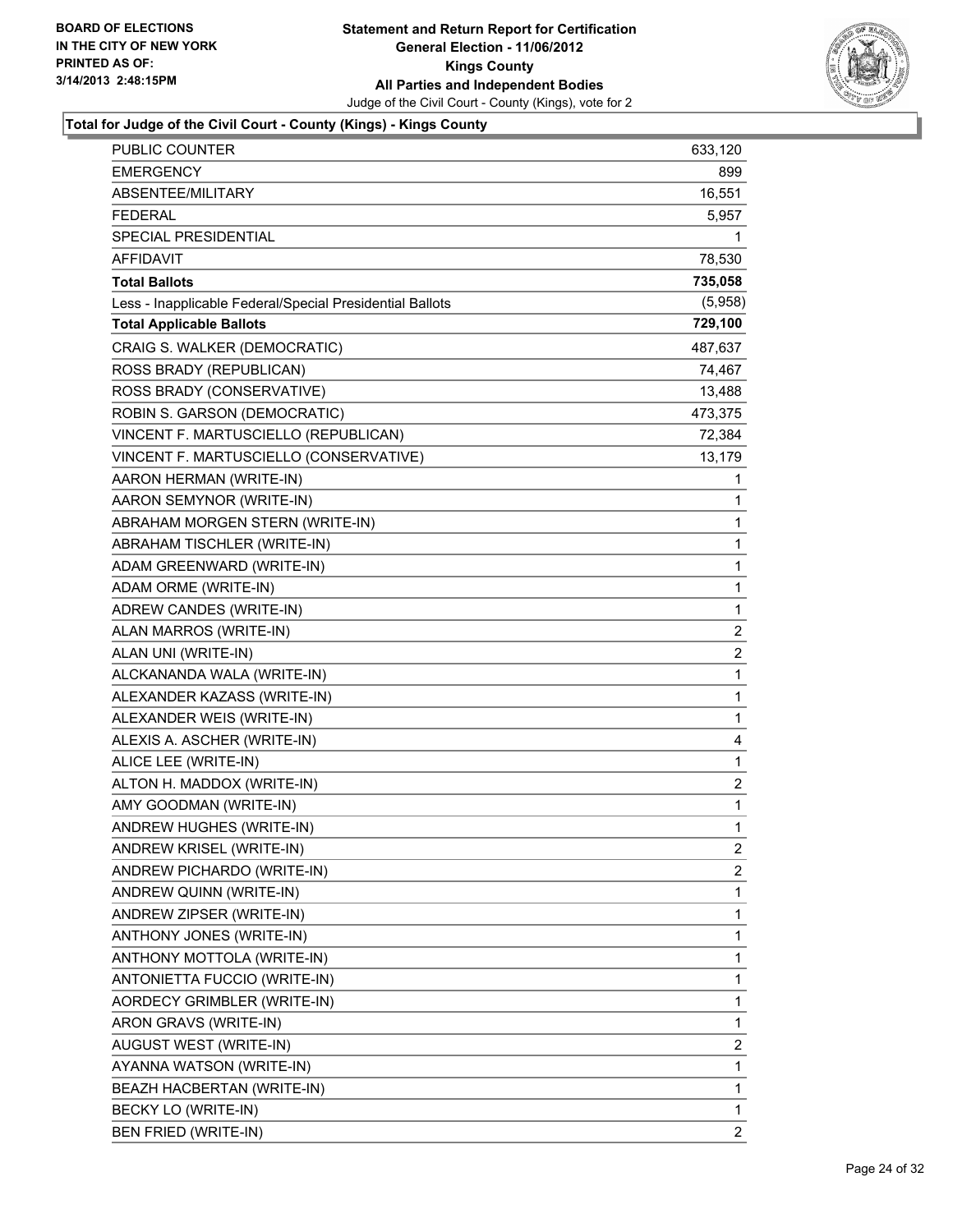

| <b>BEN SCHNEIDER (WRITE-IN)</b>    | 1              |
|------------------------------------|----------------|
| BENJAMIN DIENER (WRITE-IN)         | 1              |
| BENJAMIN FRIED (WRITE-IN)          | 1              |
| BETI VELLER (WRITE-IN)             | $\overline{c}$ |
| <b>BILL CLINTON (WRITE-IN)</b>     | 2              |
| BILLY CUSSIEY (WRITE-IN)           | 1              |
| BILLY D. MALDOW, JR. (WRITE-IN)    | 1              |
| <b>BOB HOWE (WRITE-IN)</b>         | 1              |
| <b>BOB ROES (WRITE-IN)</b>         | 1              |
| <b>BOB SMITH (WRITE-IN)</b>        | 1              |
| BRAD KOVANAGH (WRITE-IN)           | 1              |
| <b>BRADLEY MAINNING (WRITE-IN)</b> | 1              |
| BRIAN BAUM (WRITE-IN)              | 1              |
| BROK LOVERA (WRITE-IN)             | 1              |
| <b>BRUCE WRIGHT (WRITE-IN)</b>     | 1              |
| BRYAN CASTRO (WRITE-IN)            | 1              |
| CAB CALLOWAY (WRITE-IN)            | 1              |
| CAROL LIPTON (WRITE-IN)            | 1              |
| CARRIE BLOCK (WRITE-IN)            | 1              |
| CARRIE VAGHN (WRITE-IN)            | 2              |
| CARY FISCHER (WRITE-IN)            | 1              |
| CHAIM BEREATH (WRITE-IN)           | 1              |
| CHAIM SUMNER (WRITE-IN)            | 1              |
| CHAIRE SICLA (WRITE-IN)            | 1              |
| CHARLIE FINKELSTEIN (WRITE-IN)     | 1              |
| CHAYA S. KRANCZER (WRITE-IN)       | 1              |
| CHEN TING CHAN (WRITE-IN)          | 1              |
| CHERRYL GONZALEZ (WRITE-IN)        | $\mathbf{2}$   |
| CHERYL A. EARLAND (WRITE-IN)       | 1              |
| CHERYL MERGER (WRITE-IN)           | 1              |
| CHRIS COREORDA (WRITE-IN)          | 1              |
| CHRIS NEFF (WRITE-IN)              | $\overline{2}$ |
| COLIN MOORA (WRITE-IN)             | 1              |
| COLN LEAHY (WRITE-IN)              | 1              |
| CURTIS ODOM (WRITE-IN)             | 1              |
| DAN BONANNO (WRITE-IN)             | 2              |
| DANGER BUNNY (WRITE-IN)            | 1              |
| DANIAL MCREYNOLDS (WRITE-IN)       | 1              |
| DANIEL SECLEY (WRITE-IN)           | 1              |
| DARIOS WADIA (WRITE-IN)            | 1              |
| DAVE CHAPELLE (WRITE-IN)           | 1              |
| DAVID SHMIT (WRITE-IN)             | 1              |
| DENISE MORIARTY (WRITE-IN)         | 1              |
| DENNIS A. CARBONE (WRITE-IN)       | $\overline{2}$ |
| DENNIS JONES (WRITE-IN)            | 1              |
| DEREK JETER (WRITE-IN)             | $\mathbf{1}$   |
|                                    |                |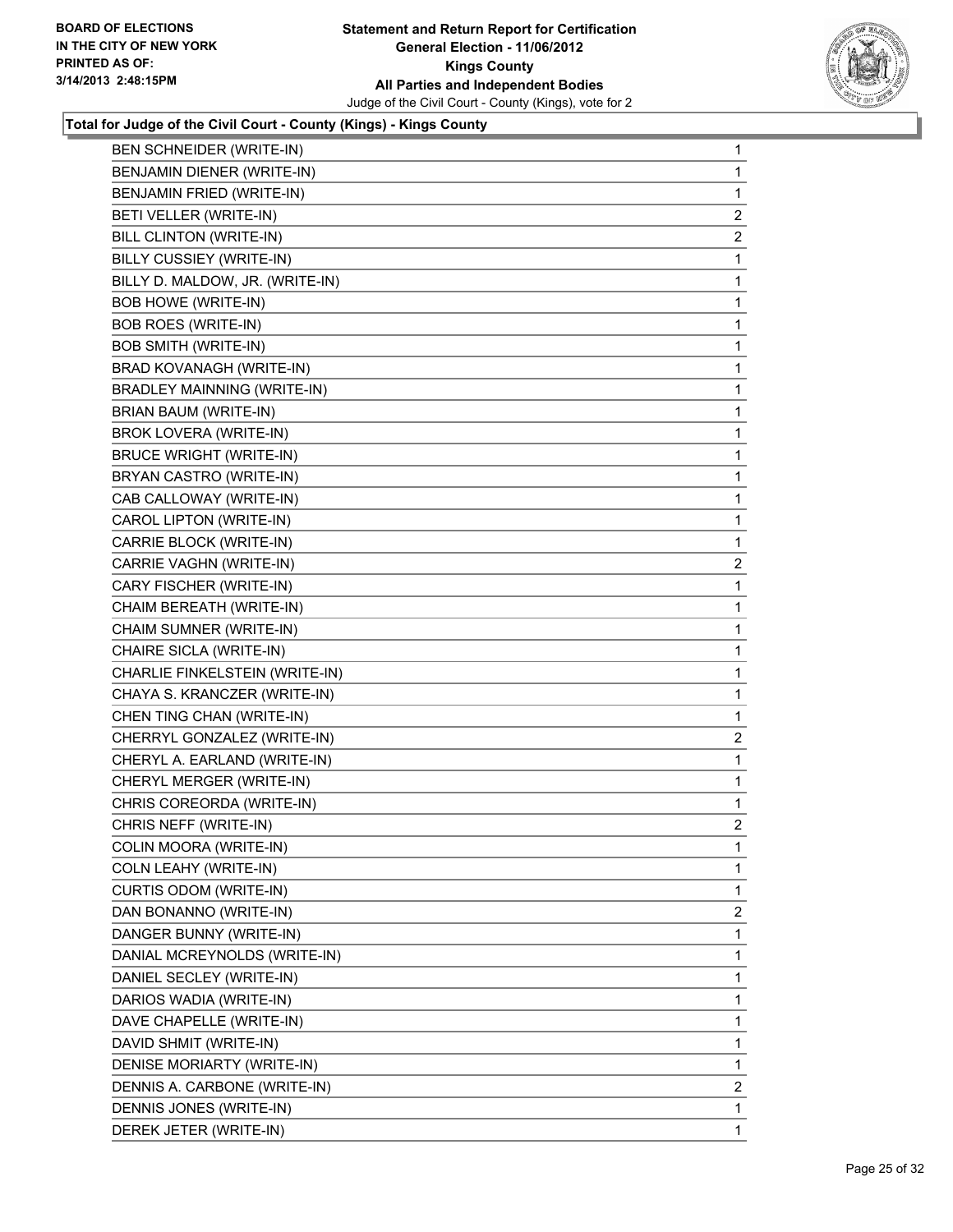

| DEYNA LEVINE (WRITE-IN)                | 1            |
|----------------------------------------|--------------|
| DIN TORAN (WRITE-IN)                   | 2            |
| DIZZY E. STUCKS (WRITE-IN)             | 1            |
| DOV HIKIND (WRITE-IN)                  | 1            |
| DUSTIN SINNEBORN (WRITE-IN)            | 1            |
| DYLAN MARCH ESCHL (WRITE-IN)           | 1            |
| ED D'ANGELO (WRITE-IN)                 | 1            |
| ED KOCH (WRITE-IN)                     | 1            |
| EDMOND LEW (WRITE-IN)                  | $\mathbf{2}$ |
| EFRAIM LIPSCHUTZ (WRITE-IN)            | 1            |
| ELEANOR ROOSERVELT (WRITE-IN)          | 1            |
| ELI MANNING (WRITE-IN)                 | 1            |
| ELIZABETH B. ZANTENO (WRITE-IN)        | 1            |
| ELIZABETH KILSTEN (WRITE-IN)           | 1            |
| ELIZABETH L. CARBONE (WRITE-IN)        | 1            |
| ELLEN DEGENERES (WRITE-IN)             | 1            |
| ELLIOT CROWN (WRITE-IN)                | 1            |
| ELLIOT MESS (WRITE-IN)                 | 1            |
| EMILY KINTSER (WRITE-IN)               | 1            |
| EMILY TYLER (WRITE-IN)                 | 2            |
| EMMANUEL CHARLES (WRITE-IN)            | $\mathbf{2}$ |
| EPICRUS (WRITE-IN)                     | 1            |
| ERIC KOSLOFSKI (WRITE-IN)              | 1            |
| ERIK MAGNUS (WRITE-IN)                 | 1            |
| ERIN DARIE (WRITE-IN)                  | 1            |
| FASHAD HASHML (WRITE-IN)               | 1            |
| FRANK SHEPARY (WRITE-IN)               | 1            |
| FRED SIEGEL (WRITE-IN)                 | 1            |
| FREDRICK DOUGLASS (WRITE-IN)           | 1            |
| GARRETT GOLDBERG (WRITE-IN)            | 1            |
| <b>GEORGE MILLER (WRITE-IN)</b>        | 1            |
| <b>GEORGE PATAKI (WRITE-IN)</b>        | 1            |
| GEORGE W. BUSH (WRITE-IN)              | 7            |
| GIBB SURETTE (WRITE-IN)                | 1            |
| GIOVANNA RUIZ (WRITE-IN)               | 1            |
| <b>GLENN GREENWARD (WRITE-IN)</b>      | 2            |
| <b>GOELEN SCOTT HODLETT (WRITE-IN)</b> | 1            |
| <b>GRABS WALKER (WRITE-IN)</b>         | 1            |
| <b>GRAIG KUNICAH (WRITE-IN)</b>        | 1            |
| HARRIET TUBMAN (WRITE-IN)              | 1            |
| HARVEY PORIS (WRITE-IN)                | 1            |
| HELEN WEINSTEIN (WRITE-IN)             | 2            |
| HENYA DACHS (WRITE-IN)                 | 1            |
| HOWARD GRAUBARD (WRITE-IN)             | 1            |
| HUGH SASS (WRITE-IN)                   | 1            |
| IAN D. GIRSHEK (WRITE-IN)              | $\mathbf 1$  |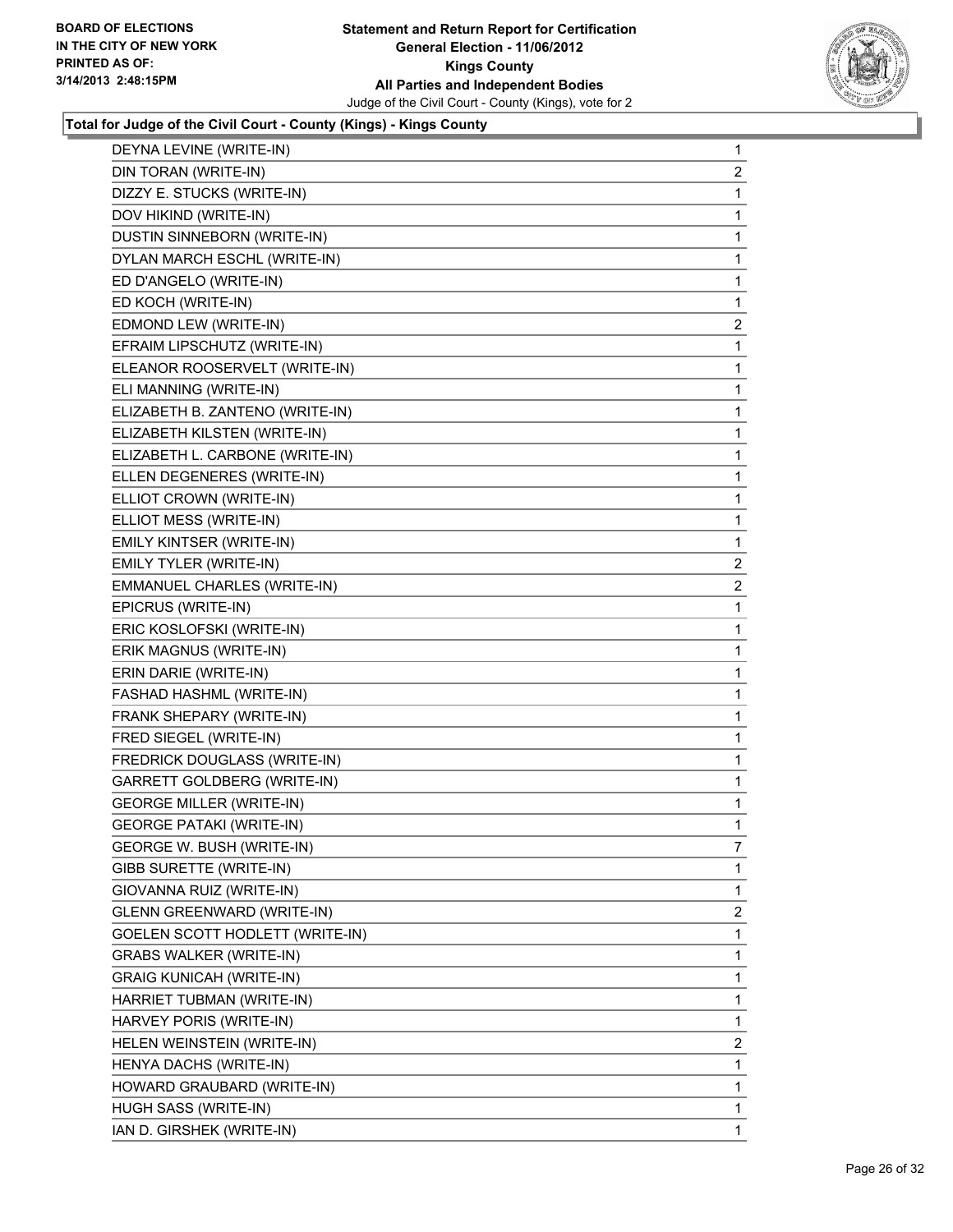

| IAN OLIVER (WRITE-IN)              | 1              |
|------------------------------------|----------------|
| IDA B. WELLS (WRITE-IN)            | 1              |
| ILYA KOYFMAN (WRITE-IN)            | 1              |
| IRA CURE (WRITE-IN)                | $\overline{c}$ |
| ITCHAS GISEABAM (WRITE-IN)         | 1              |
| ITTA HARTMAN (WRITE-IN)            | 1              |
| JACK KAPLAN (WRITE-IN)             | 2              |
| JAGGER POTTER (WRITE-IN)           | 1              |
| JAMES BARNES (WRITE-IN)            | 1              |
| JANATHAN D. BLATHMACHER (WRITE-IN) | 1              |
| JED NEEDLE (WRITE-IN)              | 1              |
| JEFFERY R. GORES (WRITE-IN)        | 1              |
| JEFFREY EDELMAN (WRITE-IN)         | 1              |
| JEFFREY LEE (WRITE-IN)             | 1              |
| JEFFREY MACHNICK (WRITE-IN)        | 1              |
| JEN JAQUES ROUSSEAU (WRITE-IN)     | 1              |
| <b>JESSICA DAVIS (WRITE-IN)</b>    | 1              |
| JESSIE WEGMAN (WRITE-IN)           | 1              |
| JESUS PENA (WRITE-IN)              | 1              |
| JIMMY GOOIWEDRAL (WRITE-IN)        | $\overline{2}$ |
| JOAN JETT (WRITE-IN)               | 1              |
| JOAN SMITH (WRITE-IN)              | 1              |
| JOANNE SEMINARA (WRITE-IN)         | 1              |
| JOE D'HOEINO (WRITE-IN)            | 1              |
| JOHN BALLIRO (WRITE-IN)            | 1              |
| JOHN KLOTZ (WRITE-IN)              | 1              |
| JOHN MCDONGH (WRITE-IN)            | 1              |
| JOHN WASZAK (WRITE-IN)             | 1              |
| JON SNOW (WRITE-IN)                | 1              |
| JON STEWAA (WRITE-IN)              | $\overline{a}$ |
| JONATHAN GABRIEL (WRITE-IN)        | 1              |
| JONATHAN HAYIER (WRITE-IN)         | 2              |
| JORDAN GREENBERG (WRITE-IN)        | 1              |
| JOSEPH EVENSEN (WRITE-IN)          | 1              |
| JOSEPH GIOANNETTI (WRITE-IN)       | $\overline{2}$ |
| JOSEPH MACK (WRITE-IN)             | 1              |
| <b>JOSH KRIEGMAN (WRITE-IN)</b>    | 1              |
| <b>JOSHUA SUMNER (WRITE-IN)</b>    | 1              |
| JOSIAH CARBERRY (WRITE-IN)         | 1              |
| JUADNU RAJMUAN (WRITE-IN)          | 1              |
| JUDAD JEASSON (WRITE-IN)           | $\overline{2}$ |
| <b>JULIA FRIL (WRITE-IN)</b>       | 1              |
| JULIEN W. GRANT (WRITE-IN)         | 1              |
| <b>JUSTIN BEIBER (WRITE-IN)</b>    | 1              |
| KAREN CZISIER (WRITE-IN)           | 1              |
| KENDRA ROSS (WRITE-IN)             | $\mathbf{1}$   |
|                                    |                |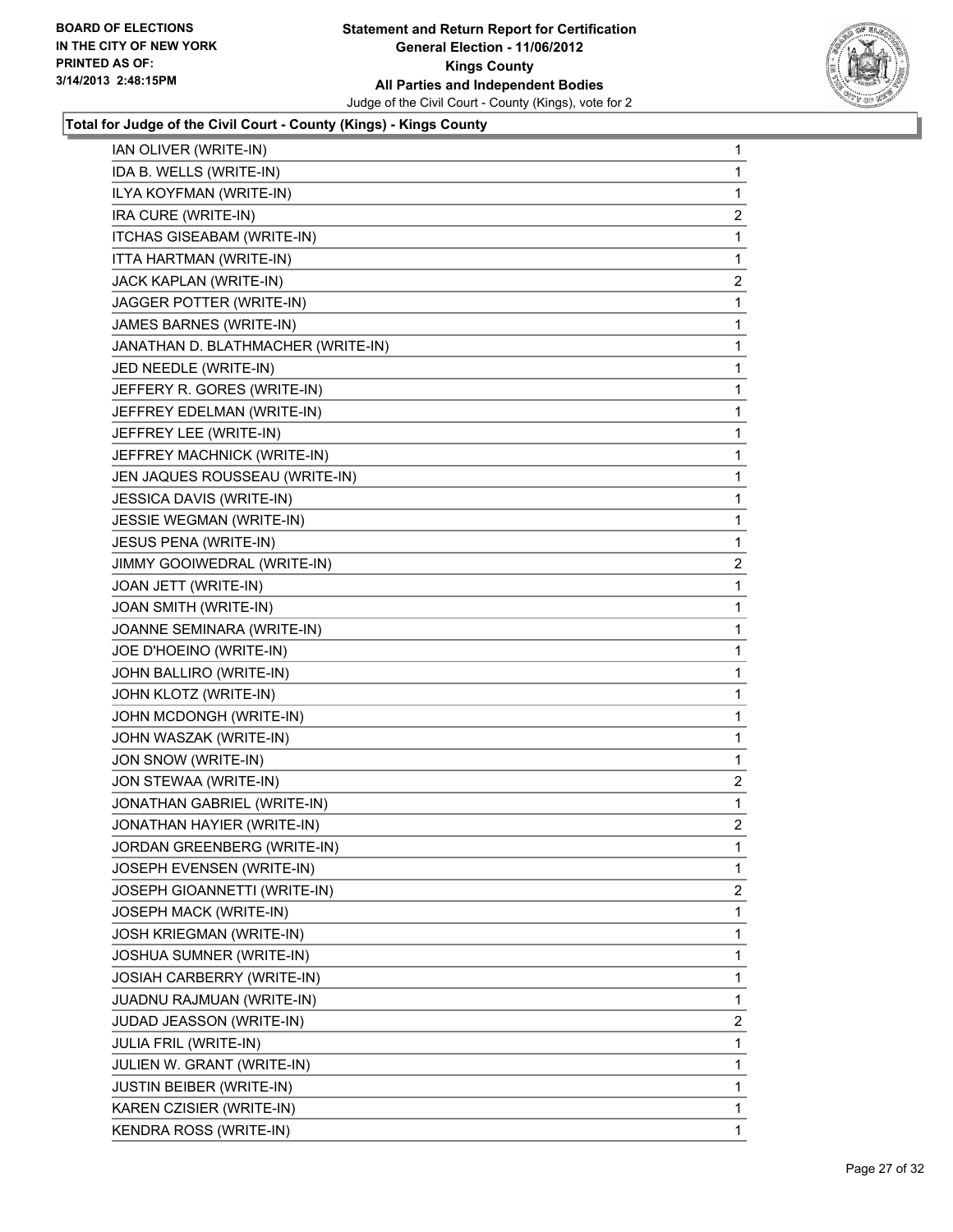

| <b>KENNETH GLASSER (WRITE-IN)</b> | 1                       |
|-----------------------------------|-------------------------|
| KIRAH C. PATANKER (WRITE-IN)      | 1                       |
| KIRILL KACHINSKY (WRITE-IN)       | 1                       |
| KRISSA CAVOURAS (WRITE-IN)        | 1                       |
| LAMAR VANNOY (WRITE-IN)           | 1                       |
| LARA GENOVESI (WRITE-IN)          | 3                       |
| LARRY HOWARD (WRITE-IN)           | 1                       |
| LARRY LITTLE FIELD (WRITE-IN)     | 1                       |
| LAURA GRAY (WRITE-IN)             | 1                       |
| LAUREN J. ZIMERRAN (WRITE-IN)     | 1                       |
| LAUREN KEILER (WRITE-IN)          | 1                       |
| LAWERENCE NEWMAN (WRITE-IN)       | 1                       |
| LAWRENCE M. STERN (WRITE-IN)      | 1                       |
| LAWRENCE N. ROTHBART (WRITE-IN)   | 1                       |
| LAWRENCE ROCKWOOD (WRITE-IN)      | 1                       |
| LEE GINSBERG (WRITE-IN)           | 1                       |
| LEONARD KOSRVER (WRITE-IN)        | 1                       |
| LEONARD PETTIER (WRITE-IN)        | 1                       |
| LEWANNE JONES (WRITE-IN)          | 1                       |
| LEWIS FIDLER (WRITE-IN)           | 2                       |
| LIARA COBIN (WRITE-IN)            | 1                       |
| LINCOLN RESTLER (WRITE-IN)        | 1                       |
| LIZETTE COLON (WRITE-IN)          | 5                       |
| LOUIS CK (WRITE-IN)               | 2                       |
| LUCY RARSONS (WRITE-IN)           | 1                       |
| MARIA T. MIRANDA (WRITE-IN)       | 1                       |
| MARK DUNLEA (WRITE-IN)            | 1                       |
| MARK LEVIN (WRITE-IN)             | 1                       |
| MARTY MARKOWITZ (WRITE-IN)        | 1                       |
| MARY CORSO (WRITE-IN)             | 3                       |
| MARY ISABELLE MULLEN (WRITE-IN)   | 1                       |
| MARY SMITH (WRITE-IN)             | $\mathbf 1$             |
| MAX WOLF (WRITE-IN)               | $\overline{\mathbf{c}}$ |
| MCNEIL TURNER (WRITE-IN)          | 1                       |
| MEL GINSBERG (WRITE-IN)           | 1                       |
| MELKA NESS (WRITE-IN)             | 1                       |
| MENAHEN GAFINER (WRITE-IN)        | 1                       |
| MERCEDES LAND (WRITE-IN)          | 1                       |
| MICHAEL A. MAZZEO (WRITE-IN)      | 1                       |
| MICHAEL BLOOMBERG (WRITE-IN)      | 3                       |
| MICHAEL HARRIS (WRITE-IN)         | 1                       |
| MICHAEL KELSINSKY (WRITE-IN)      | 2                       |
| MICHAEL P.F. SMITH (WRITE-IN)     | 1                       |
| MICHAEL PREMO (WRITE-IN)          | 1                       |
| MICHAEL RUPPERSBURG (WRITE-IN)    | 1                       |
| MIKAHAD SHEYNKA (WRITE-IN)        | 1                       |
|                                   |                         |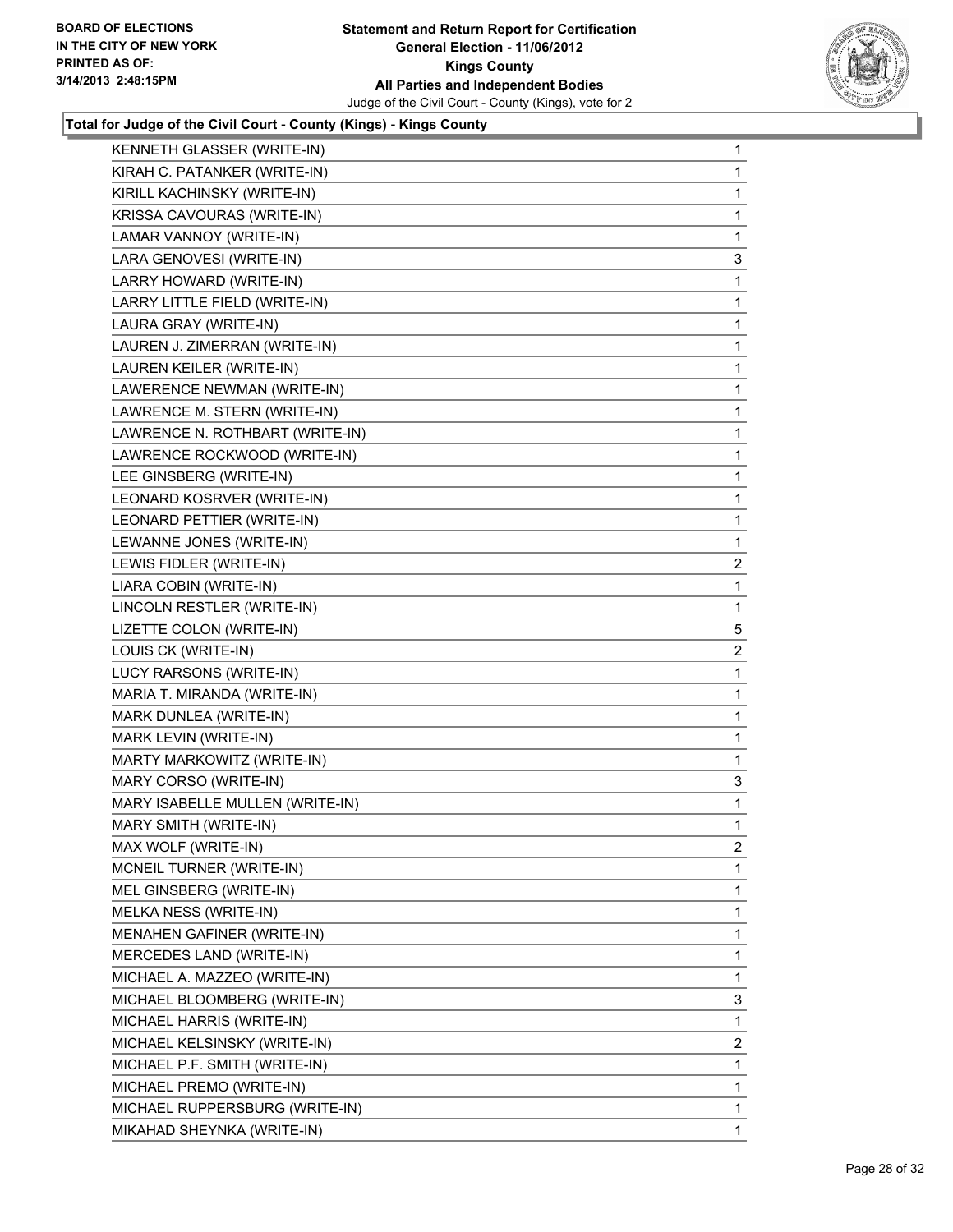

| MIKE GRAMANN (WRITE-IN)            | 1              |
|------------------------------------|----------------|
| MIKE STANLEY (WRITE-IN)            | 1              |
| MIKE WARREN (WRITE-IN)             | 1              |
| MINO RAVNO (WRITE-IN)              | 1              |
| MITT ROMNEY (WRITE-IN)             | 1              |
| MOE HOWARD (WRITE-IN)              | 1              |
| MONICA HUUKEN (WRITE-IN)           | 1              |
| MOSCHE HOROWITZ (WRITE-IN)         | 1              |
| MOSHE HERZOG (WRITE-IN)            | 1              |
| MOSHE RUSSAK (WRITE-IN)            | 1              |
| NADIA TARR (WRITE-IN)              | 1              |
| NAFTOLI ROTENBERG (WRITE-IN)       | 1              |
| NATHAN GRAY (WRITE-IN)             | 1              |
| NATHAN TRAVS (WRITE-IN)            | 1              |
| NATHANIEL DUNN (WRITE-IN)          | 1              |
| NEIL DEGRASSE TYSON (WRITE-IN)     | 1              |
| NICK DAKA (WRITE-IN)               | 2              |
| NICOLE SALLE (WRITE-IN)            | 1              |
| NORMAN ITILANI (WRITE-IN)          | 1              |
| OLAYOMI OLADAPO (WRITE-IN)         | 1              |
| OLIVIE SCHMEL ROSENBAUM (WRITE-IN) | 1              |
| ORARO MUNROE (WRITE-IN)            | 1              |
| PABRO FREIRE (WRITE-IN)            | 1              |
| PAUL JENSEN (WRITE-IN)             | 4              |
| PEETA MELARK (WRITE-IN)            | 1              |
| PERRY PLATYPUS (WRITE-IN)          | 1              |
| PETER FRANKLIN (WRITE-IN)          | 1              |
| PHIL DREIFEN (WRITE-IN)            | 1              |
| PHIL SEGAL (WRITE-IN)              | 1              |
| POODLES MCGEE (WRITE-IN)           | $\overline{2}$ |
| R JOYLERCICKI (WRITE-IN)           | 1              |
| RACHEL D. GOLD (WRITE-IN)          | 1              |
| RACPIT NADER (WRITE-IN)            | 1              |
| RALPH PERFETTO (WRITE-IN)          | 1              |
| RAPHAEL BERAHA (WRITE-IN)          | 1              |
| REBECCA GIORDANO (WRITE-IN)        | 1              |
| RED EMMA GOLDMAN (WRITE-IN)        | 1              |
| REN'EA HOLMES (WRITE-IN)           | 2              |
| RHODA JACOBS (WRITE-IN)            | 1              |
| RHONDA JONES (WRITE-IN)            | 1              |
| RICHARD MICAWICZ (WRITE-IN)        | 1              |
| RICHARD MONTELENNE (WRITE-IN)      | 1              |
| RICHARD REISMAN (WRITE-IN)         | 1              |
| RIKKY KOWEN (WRITE-IN)             | 1              |
| ROBERT F. ELLIOTT (WRITE-IN)       | 1              |
| ROMAN ROMAYA (WRITE-IN)            | $\mathbf 1$    |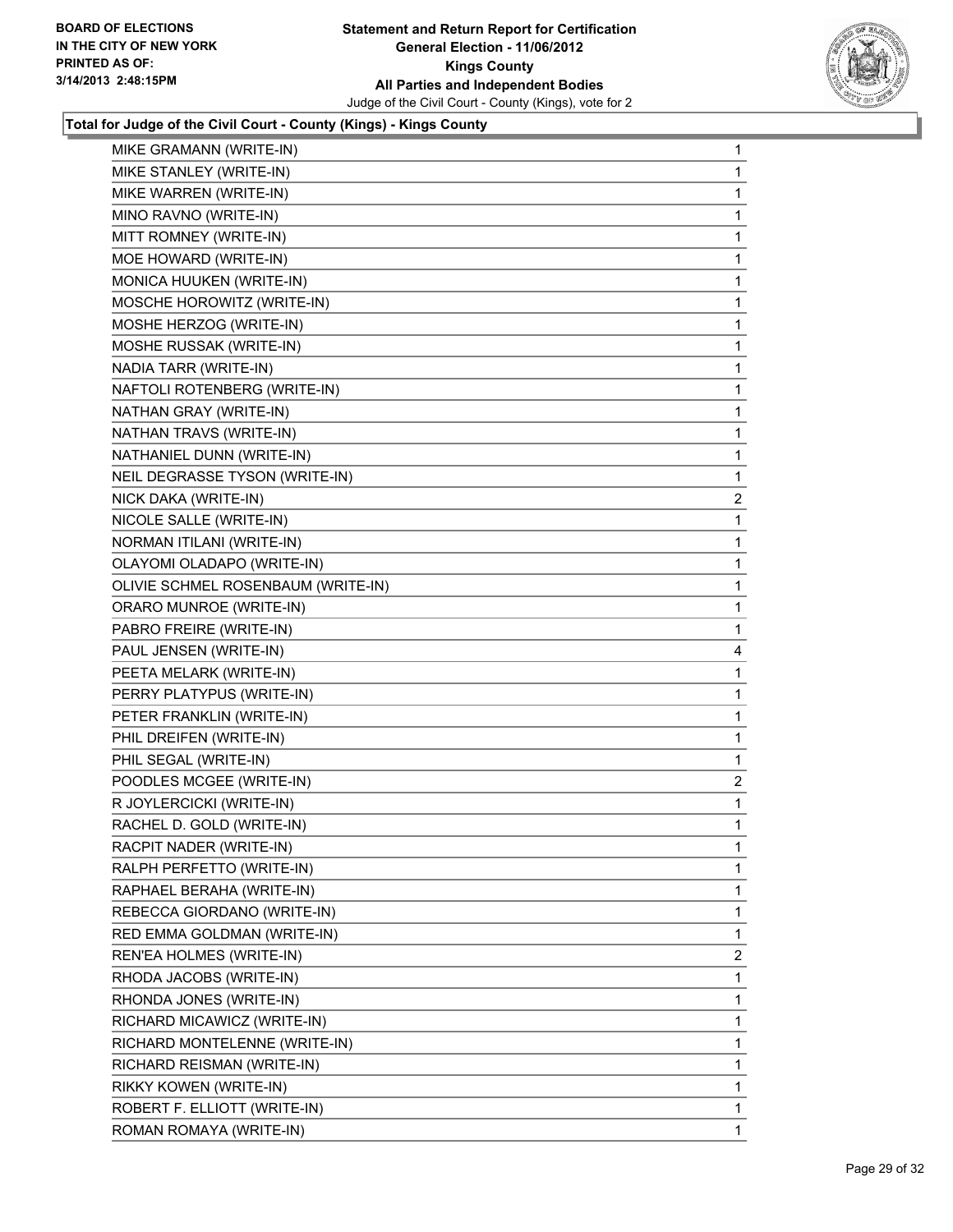

| RON PAUL (WRITE-IN)             | 10             |
|---------------------------------|----------------|
| RONALD CHENG (WRITE-IN)         | 1              |
| RONALD REAGAN (WRITE-IN)        | $\mathbf 1$    |
| ROSEANNE BARR (WRITE-IN)        | $\overline{a}$ |
| ROY SIMON (WRITE-IN)            | $\overline{2}$ |
| RUDY GUILLIANI (WRITE-IN)       | 1              |
| RUTH BADER GINSBURG (WRITE-IN)  | 1              |
| RYAN K. HALLHAN (WRITE-IN)      | 1              |
| RYDER FLEMING JONES (WRITE-IN)  | 1              |
| SARAH BLUNTZ COLLINS (WRITE-IN) | $\overline{c}$ |
| SAUL GOLD (WRITE-IN)            | 1              |
| SAUL OFOEZYNKI (WRITE-IN)       | 2              |
| SAVITSKY JOSEPH (WRITE-IN)      | 1              |
| SCOTT DAWALL (WRITE-IN)         | 1              |
| SHAYNA KEYS (WRITE-IN)          | 1              |
| SHIMON MILLER (WRITE-IN)        | 1              |
| SHLOMO MILWORM (WRITE-IN)       | 1              |
| SHLOMO MOSTOFSKY (WRITE-IN)     | 1              |
| SHLOMO NESS (WRITE-IN)          | 1              |
| SHOLMOA DOLK (WRITE-IN)         | 1              |
| SHONEEK MARTIN (WRITE-IN)       | 2              |
| SIFYA APICKER (WRITE-IN)        | 1              |
| SIMCHA FELDER (WRITE-IN)        | $\overline{2}$ |
| SIMONE LEVINE (WRITE-IN)        | 1              |
| STARS MOSKOWTZ (WRITE-IN)       | 1              |
| STEPHANI MARBURY (WRITE-IN)     | 1              |
| STEPHANIE A. JONES (WRITE-IN)   | 2              |
| STEPHEN GIORDANO (WRITE-IN)     | 1              |
| STEVE MOSHER (WRITE-IN)         | 1              |
| STEVE MOSTOFSKY (WRITE-IN)      | 1              |
| STEVE PEARCE (WRITE-IN)         | 1              |
| STEVE RANDAL (WRITE-IN)         | 1              |
| STEVEN CASTANAIA JR. (WRITE-IN) | 1              |
| STEVEN FAIRCHILD (WRITE-IN)     | 1              |
| STEVEN MOSTFSKY (WRITE-IN)      | 1              |
| STEVEN MOSTOBLY (WRITE-IN)      | 1              |
| STEVEN MOSTOFSKY (WRITE-IN)     | 2              |
| STEWART B. MILSTEIN (WRITE-IN)  | 1              |
| SUE SIMMONS (WRITE-IN)          | 1              |
| SUMINA SAVUDETY (WRITE-IN)      | 1              |
| SUSAN AVERY (WRITE-IN)          | 1              |
| SUZANNE WOLBERS (WRITE-IN)      | 1              |
| SYDNEY SANTELLO (WRITE-IN)      | 1              |
| TASHANI BURKE (WRITE-IN)        | 1              |
| TAUN MACHERD (WRITE-IN)         | 1              |
| TED COTTER (WRITE-IN)           | $\mathbf{1}$   |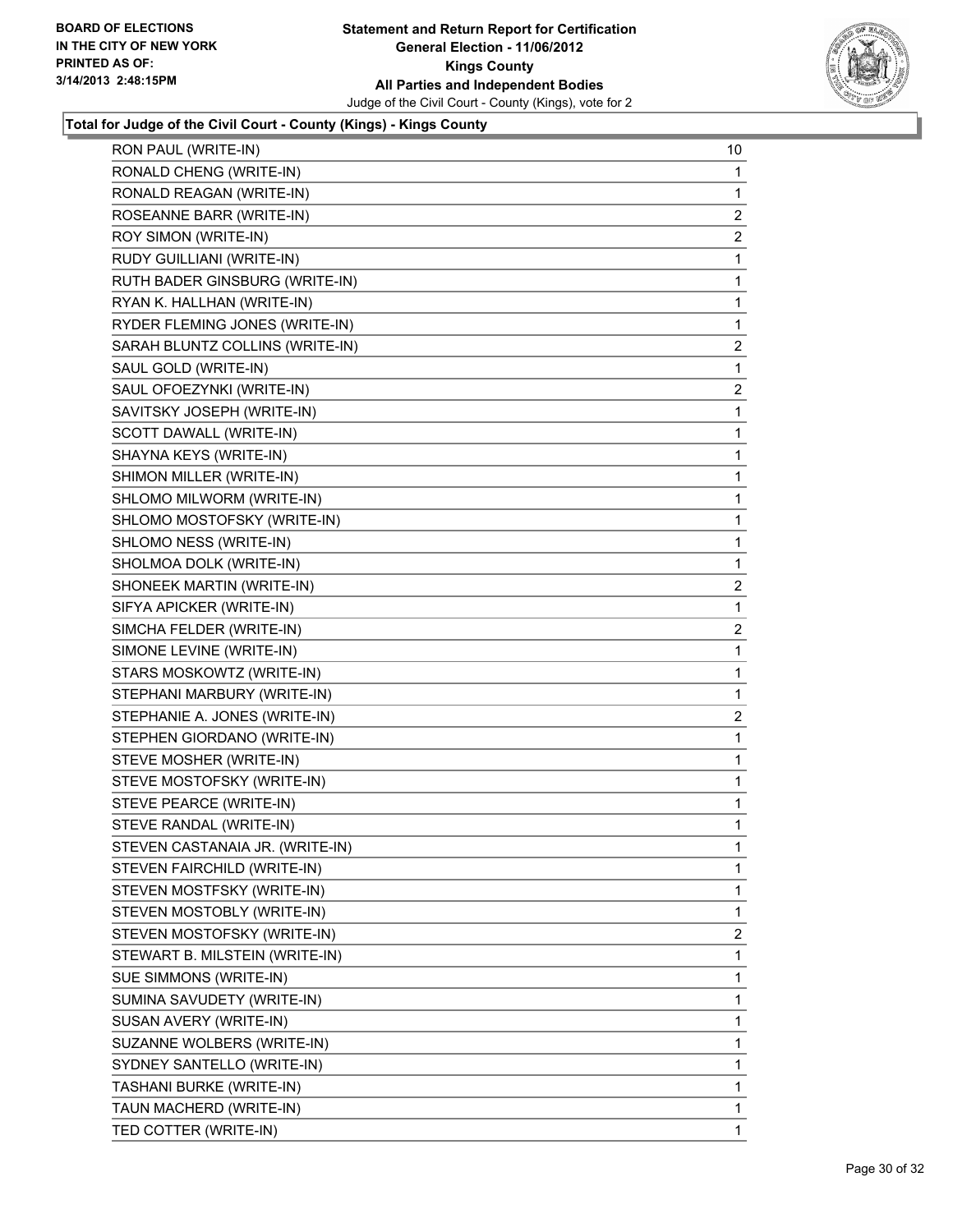

| TERY NAKAMURA (WRITE-IN)           | 1                       |
|------------------------------------|-------------------------|
| THERESA M. CICCOTTO (WRITE-IN)     | 5                       |
| THURGOOD MARSHALL (WRITE-IN)       | 1                       |
| TIA GUINESS (WRITE-IN)             | 1                       |
| TODD LOUIS (WRITE-IN)              | $\overline{\mathbf{c}}$ |
| TOM LUBERTO (WRITE-IN)             | 1                       |
| TONY LEW (WRITE-IN)                | 1                       |
| TRUEN KIRK (WRITE-IN)              | 1                       |
| TYLER NEWHOWIE (WRITE-IN)          | 1                       |
| TZIPPY NEIMAN (WRITE-IN)           | 1                       |
| UNATTRIBUTABLE WRITE-IN (WRITE-IN) | 313                     |
| VADE SHUETZ (WRITE-IN)             | 1                       |
| VAMSHI NEDDY (WRITE-IN)            | 1                       |
| VERLINA JAMES (WRITE-IN)           | 1                       |
| VERN VAQAES-ROUSSEAU (WRITE-IN)    | 1                       |
| VICENT VILLANO (WRITE-IN)          | 2                       |
| VIKTAN MOSKALOV (WRITE-IN)         | 2                       |
| VINCENTE MALBORN (WRITE-IN)        | 1                       |
| VITZCHEK SITORSKY (WRITE-IN)       | 1                       |
| VLADMIR VIZNER (WRITE-IN)          | 2                       |
| VULLNET VELIU (WRITE-IN)           | 2                       |
| WAYNE SAITTA (WRITE-IN)            | 1                       |
| WENDY WAI LING FUNG (WRITE-IN)     | $\mathbf{1}$            |
| WESLEY M. MULLEN (WRITE-IN)        | 1                       |
| WICK CAUTHORN (WRITE-IN)           | 1                       |
| WILL NEWMAN (WRITE-IN)             | 1                       |
| WILLIAM A. GREY (WRITE-IN)         | 1                       |
| WILLIAM KINGSLEY (WRITE-IN)        | 1                       |
| YADIRA ELENN GARCIA (WRITE-IN)     | 1                       |
| YEHOSHUM FOGEL (WRITE-IN)          | $\mathbf{1}$            |
| YISROEL KRANCZER (WRITE-IN)        | $\mathbf{1}$            |
| YITZCHAK GOTTLIEB (WRITE-IN)       | $\mathbf 1$             |
| YOEL MASRI (WRITE-IN)              | $\mathbf 1$             |
| YURY SULSKY (WRITE-IN)             | 1                       |
| ZEVABRONO WITZ (WRITE-IN)          | 1                       |
| <b>Total Votes</b>                 | 1,135,266               |
| Unrecorded                         | 322,934                 |